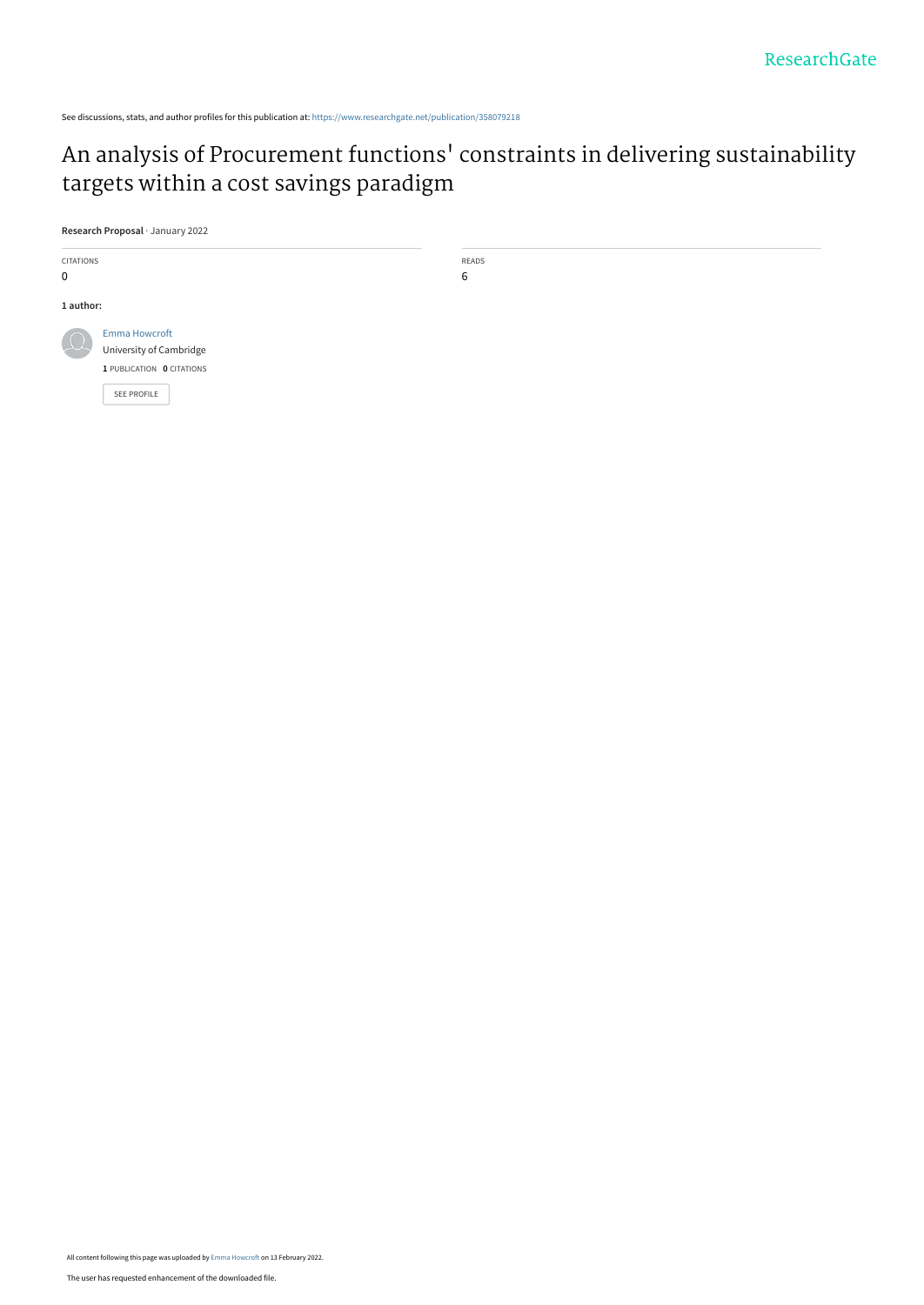# **An analysis of Procurement functions' constraints in delivering sustainability targets within a cost savings paradigm**

*Emma Howcroft*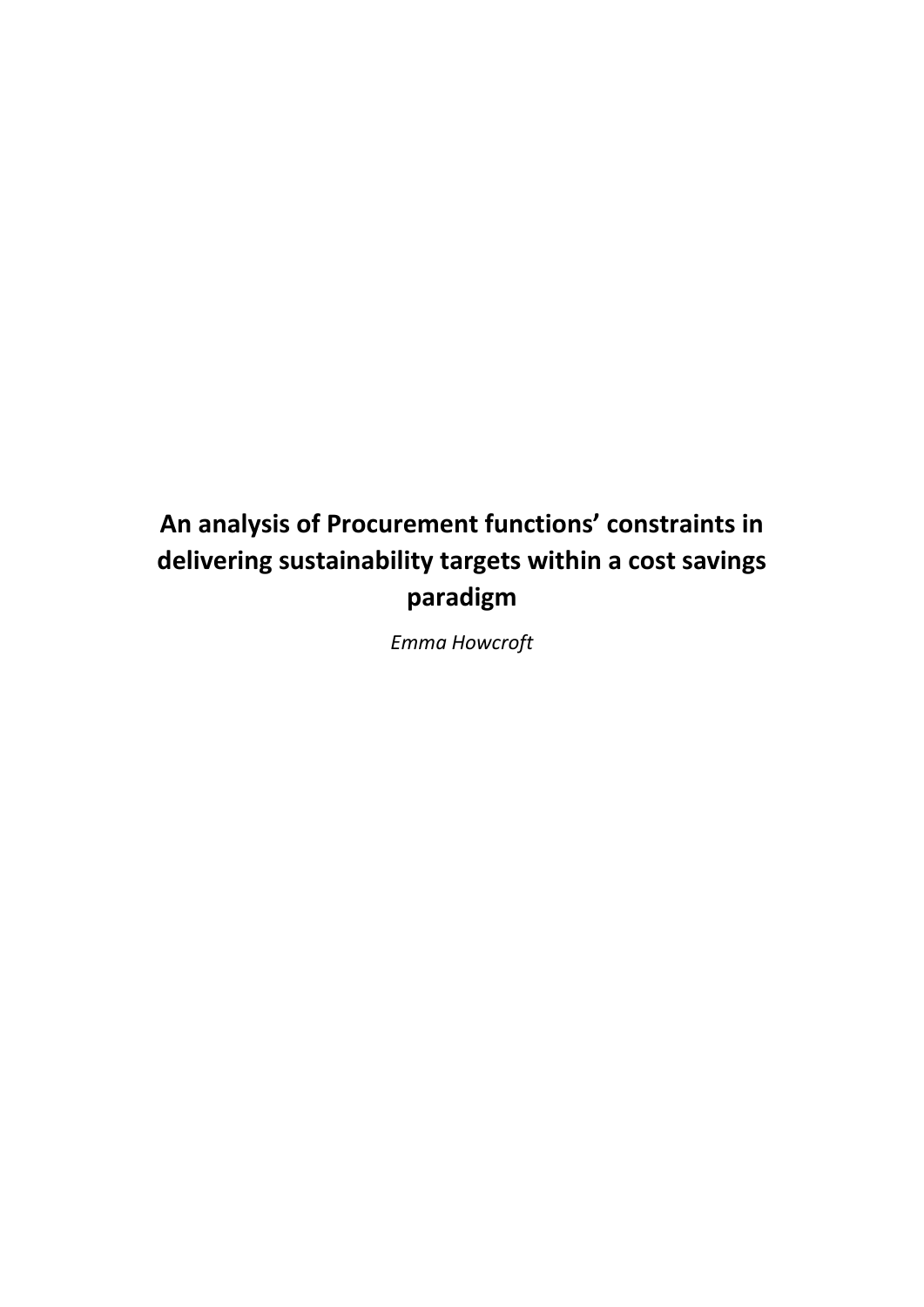## **Contents**

| <b>Sections</b>                                                                                      | Page numbers |
|------------------------------------------------------------------------------------------------------|--------------|
| Introduction<br>1.                                                                                   | 3            |
| Literature Review: Understanding the Procurement Function Context and<br>2.<br><b>Savings Models</b> | 3            |
| 3.1 The role of the Procurement function                                                             | 3            |
| 3.2 The value of the Procurement function                                                            | 4            |
| 3.3 Savings models used by Procurement functions                                                     | 5            |
| <b>Critical Analysis</b><br>3.                                                                       | 6            |
| 4.1 Method                                                                                           | 6            |
| 4.2 Results and findings                                                                             | 7            |
| Conclusions and recommendations<br>4.                                                                | 11           |
| Bibliography                                                                                         | 13           |
| Appendix 1 – Definitions (Words in italics)                                                          | 16           |
| Appendix 2 – Author's comments and additional findings and figures                                   | 17           |

| <b>Figures</b>                                                                                                     | Page numbers   |
|--------------------------------------------------------------------------------------------------------------------|----------------|
| Figure 1 - Bowen et al. (2006) list of references                                                                  | 5              |
| Figure 2 - Orpheus (2021) savings models                                                                           | 6              |
| Figure 3 - Selected maturity level, savings prioritisation, and sustainability<br>target delivery relationship     | $\overline{7}$ |
| Figure 4 - Selected length of savings tracking and value capture methods                                           | 8              |
| Figure 5 – A Pharmaceutical company's plastics project example costs                                               | 9              |
| Figure 6 – Author's company's selected length of current savings tracking and<br>value capture methods             | 9              |
| Figure 7 - Selected savings models                                                                                 | 10             |
| Figure 8 - Author's company's prioritised savings                                                                  | 11             |
| Figure 9 - Responders' industries                                                                                  | 17             |
| Figure 10 - Responsible party for savings prioritisation                                                           | 17             |
| Figure 11 - Additional insights about the prioritisation of savings in responders'<br><b>Procurement functions</b> | 17             |
| Figure 12 - Responders' additional comments                                                                        | 19             |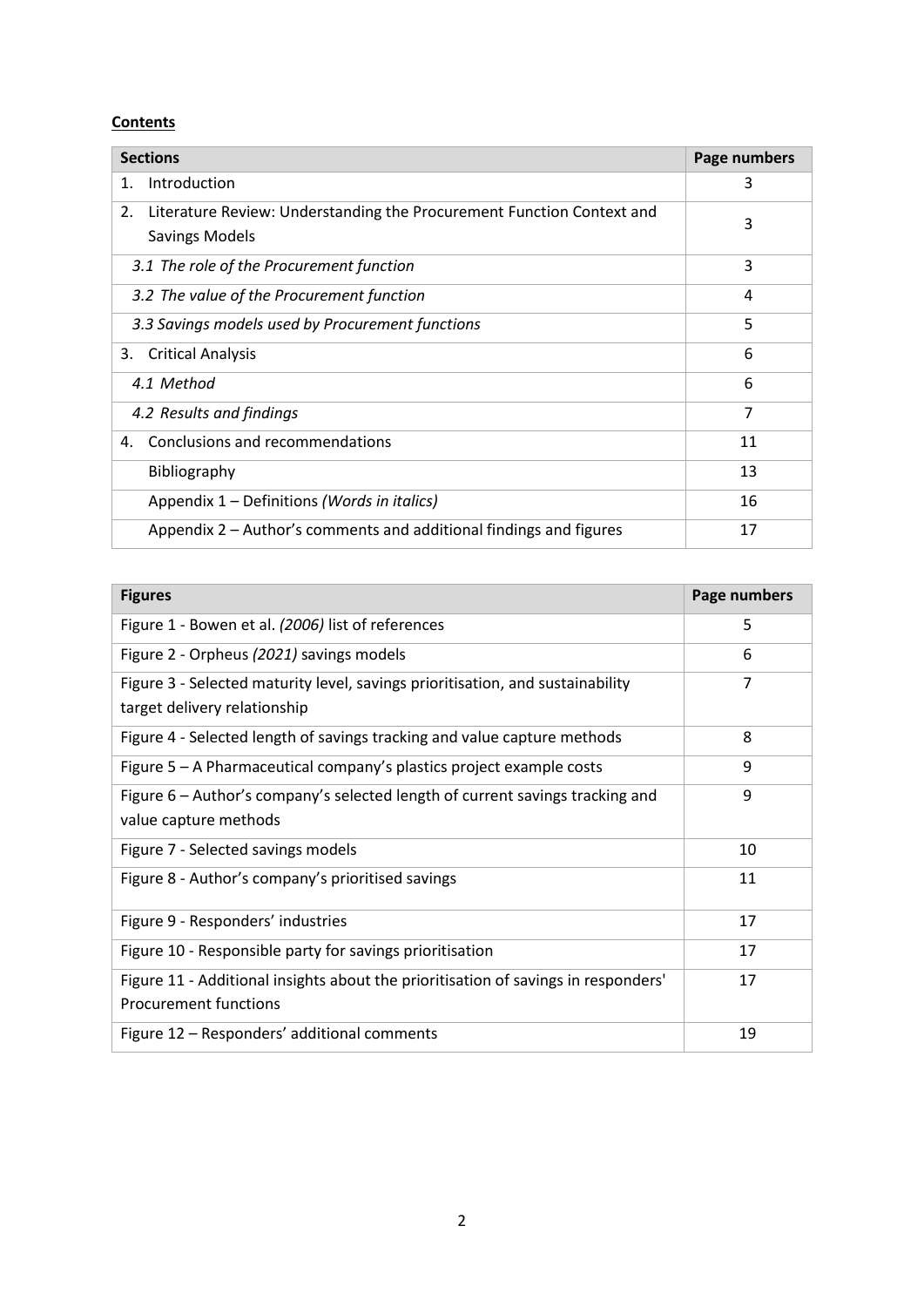## **1. Introduction**

Since the Paris agreement<sup>1</sup> (UNCC, 2016) to limit global warming came into force in 2016, nations and businesses have been putting in place plans to reduce their carbon dioxide emissions. The extent of their progress can be seen by the number of actors - 66 per cent of which are businesses that have signed up to the *United Nation's Race to Zero campaign*. Together, these actors "now cover nearly 25 per cent [of] global CO2 emissions and over 50 per cent of] GDP" *(UNCC, 2021)*. In addition, ninety of the Fortune Global 500 companies have committed to *carbon neutral targets (Lu, 2021)*. Yet despite these advances, The World Economic Forum maintains that "progress on climate action to date has been limited" *(WEF et al., 2020)*. This lack of progress is partly attributed to *supply chains* which are difficult to reach *(WEF et al, 2021),* and where the bulk of carbon dioxide emissions can be found *(Bové et al., 2016; WEF et al., 2021)*. The lion's share of the author's company's sustainability efforts and target delivery also reside in the *supply chain* and, since "a company is no more sustainable than its supply chain" *(Krause at al., 2009)*, it is incumbent on the author's Procurement function, that it meets this challenge. These *sustainability targets*, however, are not unique and are being faced by many Procurement functions *(Hartmann et al, 2014; Koplin et al., 2007; Henderson, 2021),* which are increasingly being tasked to deliver both cost savings and sustainability targets concurrently. This paper has, therefore, been born out of the urgent need to deliver new *sustainability targets* within an entrenched paradigm of Procurement cost savings. How this challenge can be explained and met forms the focus of this paper.

To gauge the scope and depth of this challenge and to answer the research question - *how cost savings methods and models used in Procurement functions can be better employed to improve the delivery of sustainability targets?* – the author conducts a Literature Review and carries out a Critical Analysis. The Literature Review covers three elements: i) the role of the Procurement function, its maturity and whether this positions it adequately to deliver *sustainability targets*; ii) the value attributed to the Procurement function and how this contributes to an over-emphasis on cost savings; and iii) the method by which savings are tracked and whether these can support the delivery of *sustainability targets*. The Critical Analysis uses the views of Procurement professionals to expand on: i) whether the maturity level of Procurement functions has a bearing on the prioritisation of cost savings, and the successful subsequent delivery of *sustainability targets* and, ii) whether current Procurement savings tracking methods are fit for purpose, and consideration of alternative methods to enhance the delivery of *sustainability targets*. The paper will demonstrate that Procurement functions face an uphill battle to shake off their cost savings fixation and image. Yet, even within the current proscribed practices and constraints analysed, there are opportunities for developing and demonstrating the value of delivering *sustainability targets* across the *supply chain*.

## **3. Literature Review: Understanding the Procurement Function Context and Savings Models**

## *3.1 The role of the Procurement function*

The term Procurement can be used to describe a function, a process, a discipline, and a profession amongst other things *(Lysons et al., 2006, p5)*. Here, however, we will analyse Procurement as a *function*. There is no one definition which encapsulates the role and required skills of a Procurement function *(Day, 2002, p2)*, yet at its core it is responsible for "buying the goods and services that

<sup>&</sup>lt;sup>1</sup> Words in italics, excluding references and titles, are defined in Appendix 1.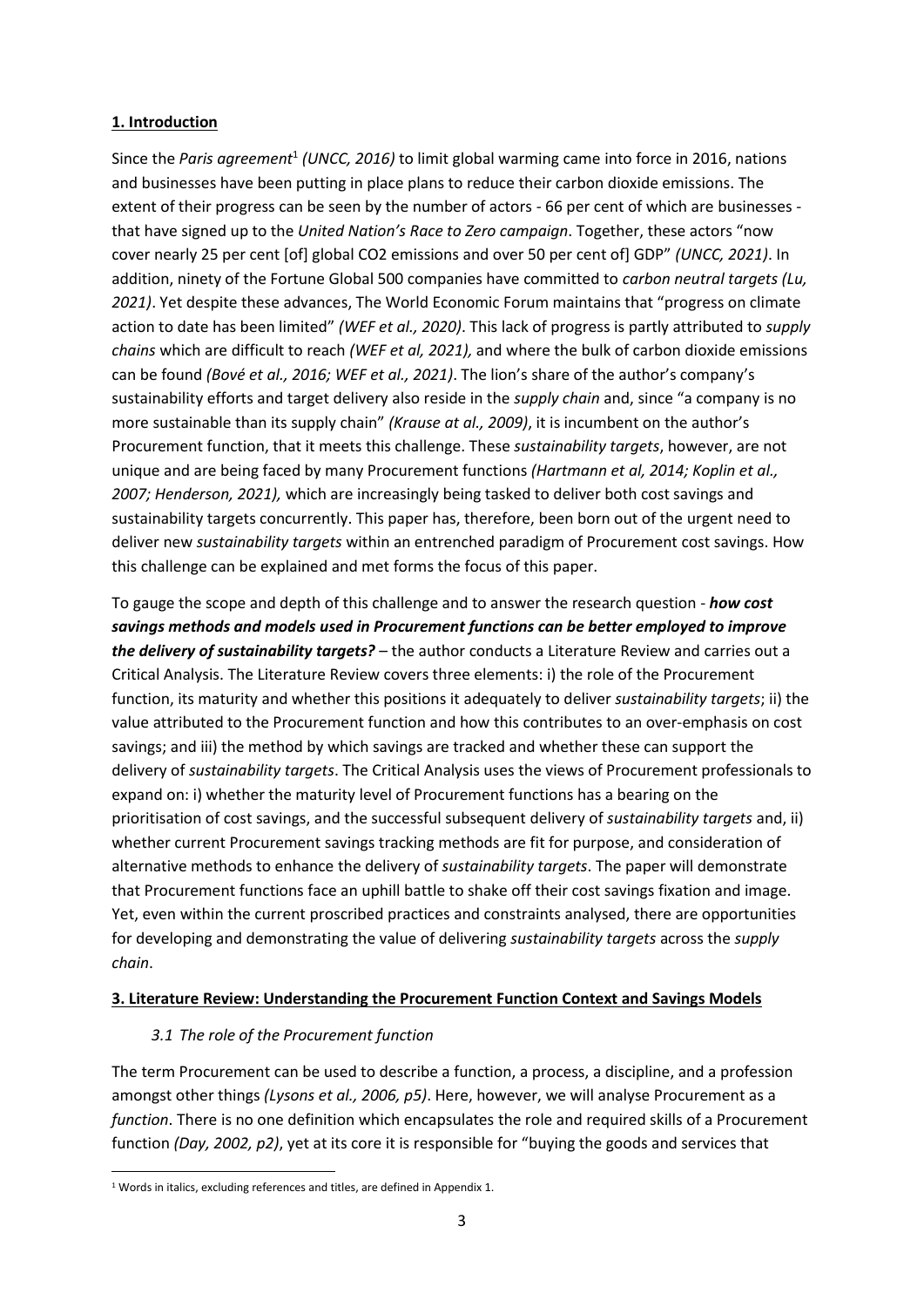enable an organisation to operate in a profitable and ethical manner" *(CIPS, 2021a)*. This transient definition is a consequence of the Procurement function's evolution over the last hundred years, where it has gone from being a clerical function to a "strategic business function that makes a significant contribution to the competitive position of companies" *(Glavee-Geo, 2016)*, and which has grown beyond its own strategy delivery requirements to incorporate "the strategies of other functions and those of the firm as a whole" *(Ellram and Carr, 1994)*. This advancement, places Procurement functions as central to support the delivery of other organisational targets and benefits. Lysons et al., however, add that the role of the Procurement function is often dependent on its maturity, and only at its most mature stage, is the Procurement function's strategy "fully integrated into the firm's competitive strategy and constitutes part of an integrated effort among functional peers to formulate and implement a strategic plan" *(2006, p11)*.

Hartmann et al. *(2012)* and Schiele, H. *(2007)* go further and assert that "greater maturity is associated with better performance". This would suggest that the successful inclusion of other organisational targets, such as *sustainability targets*, are thus likely to be dependent on the maturity level of the Procurement function. Philippart *(2016)*, however, argues that, regardless of the notion that an organisation's strategic goals should "cascade to all the functions of the firm, including procurement", Procurement professionals are still too focused on short-term price considerations, "transferring value at the transaction level" instead of "achieving stakeholder value". This assertion is echoed in Beroe's *(2020)* survey of one thousand Procurement professionals, where cost reduction continues "to be the number one priority for Procurement leaders across the globe". This raises the question whether the role of the Procurement function is ultimately driven by the independent value it generates, or through its contribution to wider and interconnected strategic company goals. If it is the former, then the successful delivery of *sustainability targets* becomes a matter of value generation.

## *3.2 The value of the Procurement function*

Some academic literature suggests that Procurement functions are valued by the money they save their companies *(CIPS, 2013; Evans, 2003; Glavee-Geo, 2016; Van Weele, 2005)*. Nollet et al., *(2008)*  summarise this as, "the value added by a purchasing department mainly results from the evaluation of the savings generated, the obvious one being cost reduction." Epstein *(2018)* explains that "because CEOs often have different goals than Procurement, many misjudge the function's value." This leads to the value of Procurement functions being pigeon-holed under "financial performance" when the function could be responsible for delivering various value propositions across the *supply chain*. Other literature, however, covers the wider value that Procurement functions bring to their organisations *(Carr et al., 2002; Chen et al., 2004; Mehra et al., 2004; Bernardes et al., 2008)*. For example, Bowen et al., *(2006)* make a compelling case for making *supply chains* more sustainable and demonstrating their value on Procurement functions, their organisations and society, see Figure 1. Yet, even in this example, the benefits discussed are within a cost savings narrative, specifically achieving "bottom line benefits" from "greening the supply chain" *(Bowen et al.)*. In a CIPS survey covering 250 consumer goods supply chain decision-makers, "41 per cent said cost saving was the primary goal when creating a sustainable *supply chain*" *(Green, 2018b)*.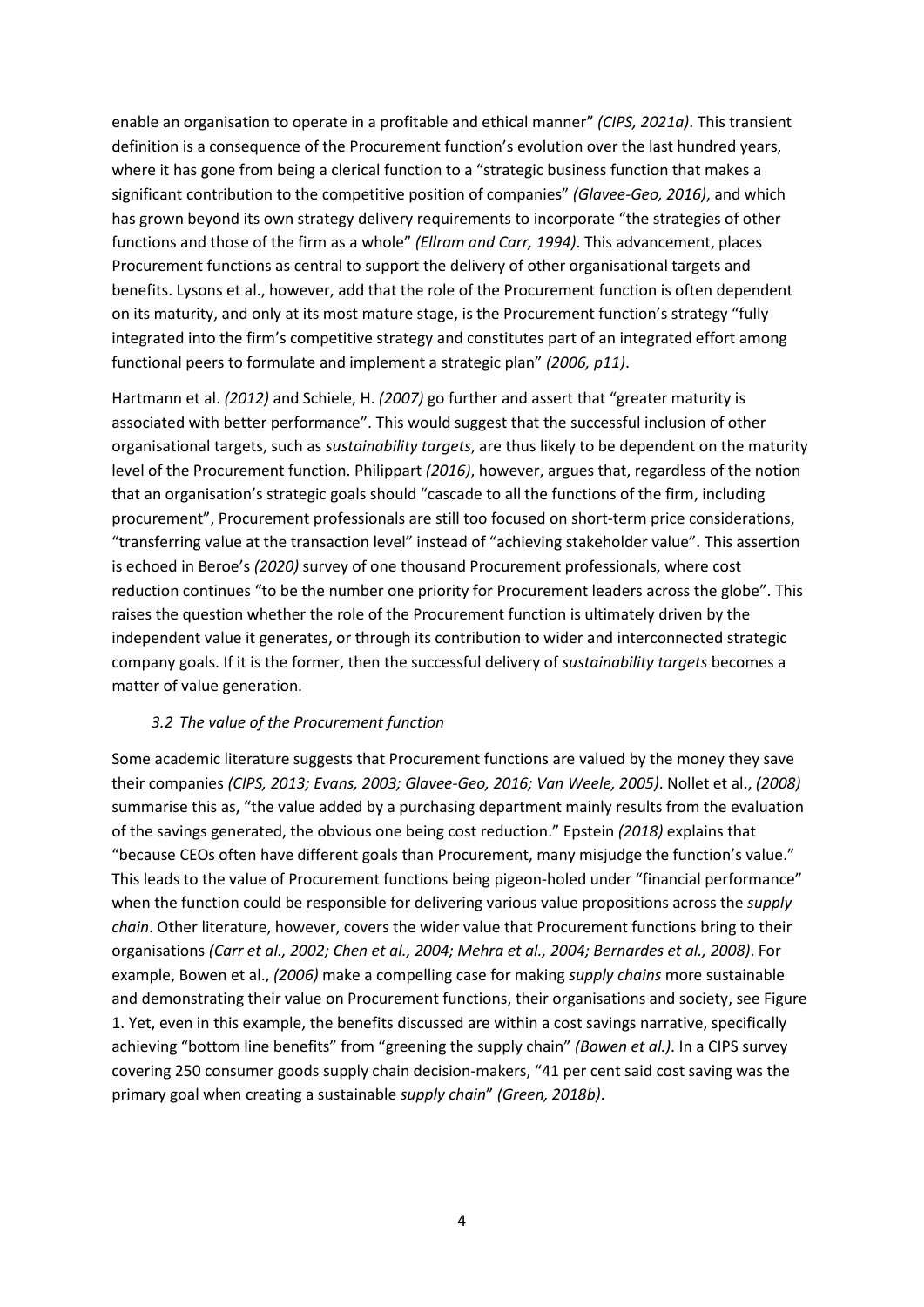| Potential benefits of green supply         |                                                                       | Literature source                                                                                                               |
|--------------------------------------------|-----------------------------------------------------------------------|---------------------------------------------------------------------------------------------------------------------------------|
| to the purchasing<br>and supply<br>process | Support corporate environmental objectives                            | Lamming and Hampson (1996); Green et al.<br>(1996); Noci (1997); Carter and Carter (1998);<br>Carter et al. (1998); Hart (1995) |
|                                            | Develop co-operative relationships with suppliers                     | Noci (1997); Lamming and Hampson (1996)                                                                                         |
|                                            | Purchase direct cost reductions                                       | Carter et al. (1998); Stock (1992)                                                                                              |
|                                            | Maintain security of supply                                           | Russel (1998); Lamming et al. (1996)                                                                                            |
|                                            | Improve purchasing's strategic importance                             | Bowen et al. (1998); Green et al. (1996)                                                                                        |
| to the firm                                | Reduce cost                                                           | Drumwright (1994); Green et al. (1996);<br>Cramer (1996); Bowen et al. (2001)                                                   |
|                                            | Manage reputational risk                                              | Drumwright (1994); Bowen et al. (1998)                                                                                          |
|                                            | Manage liability for environmental damage                             | Min and Galle (1997)                                                                                                            |
|                                            | Avoid potential increase in cost of waste/disposal                    | Lamming and Hampson (1996); Min and Galle<br>(1997)                                                                             |
|                                            | Deliver legislative compliance at lower costs<br>(current and future) | Green et al. (1996); Min and Galle (1997);<br>Hampson and Johnson (1996)                                                        |
|                                            | Improve product or service quality                                    | Cramer (1996); Noci (1997); Russel (1998)                                                                                       |
|                                            | Meet market expectations                                              | Hutchinson (1998); Knight (19996)                                                                                               |
| to society                                 | Aid diffusion of environmentally sound practices<br>through industry  | Lamming and Hampson (1996); Green et al.<br>(1996); Bowen et al. (2001); Russel (1998)                                          |
|                                            | Facilitate legislative compliance                                     | Green et al. (1996): Min and Galle (1997);<br>Hampson and Johnson (1996)                                                        |
|                                            | Provide response to public concern                                    | Drumwright (1994); Cramer (1996); Russel<br>(1998); Miller Szekely (1995)                                                       |
|                                            | Environmental benefits through co-operation                           | Cramer (1996)                                                                                                                   |
|                                            | Facilitate moves towards sustainability                               | Russel (1998); Miller Szekely (1995)                                                                                            |
|                                            | Eliminate / reduce demand for environmentally                         | Min and Galle (1997); Epstein and Roy (1998)                                                                                    |
|                                            | harmful raw materials                                                 |                                                                                                                                 |
|                                            | Encourage use of a life-cycle approach                                | White (1996)                                                                                                                    |

#### **Figure 1 - Bowen et al.** *(2006)* **list of references**

Clearly, despite the positive case for change, Procurement functions are yet to embrace fully the capture and tracking of wider company benefits. Denton *(2002)* suggests that if Procurement functions are ultimately valued and measured by the cost savings they generate, it follows that they would prioritise those activities which allow them to generate these. Consequently, unless the perceived role and measurement standards of the Procurement function can evolve, the success of delivering *sustainability targets* may only lie within a cost savings narrative.

## *3.3 Savings models used by Procurement functions*

There is little agreement on whether the delivery of *sustainability targets* increase costs or create savings. Spiller *(2013, p122)* asserts that Procurement costs will inevitably increase in the face of additional environmental regulations, new industry norms, increasing energy costs and carbon taxes. Džupka (2020) arrives at a similar conclusion whereby *sustainable procurement* "subtly reduces the creation of savings". Yet there are also examples of companies in which the adoption of sustainability activities and practices saves money, *(D'heur, 2015; Lawson, 2017; Sanborn, 2017)*. These examples, however, also touch upon the investment of time needed to understand the interrelations of actors and products along the *supply chain (D'heur, 2015),* and the upfront monetary investment required with associated long payback periods *(Sanborn, 2017)*. Consequently, if Procurement functions are to show cost savings in relation to sustainability efforts, a savings model which allows for this complexity and value tracking over time would be required. As we see in Figure 2, Procurement functions have an array of savings models at their disposal.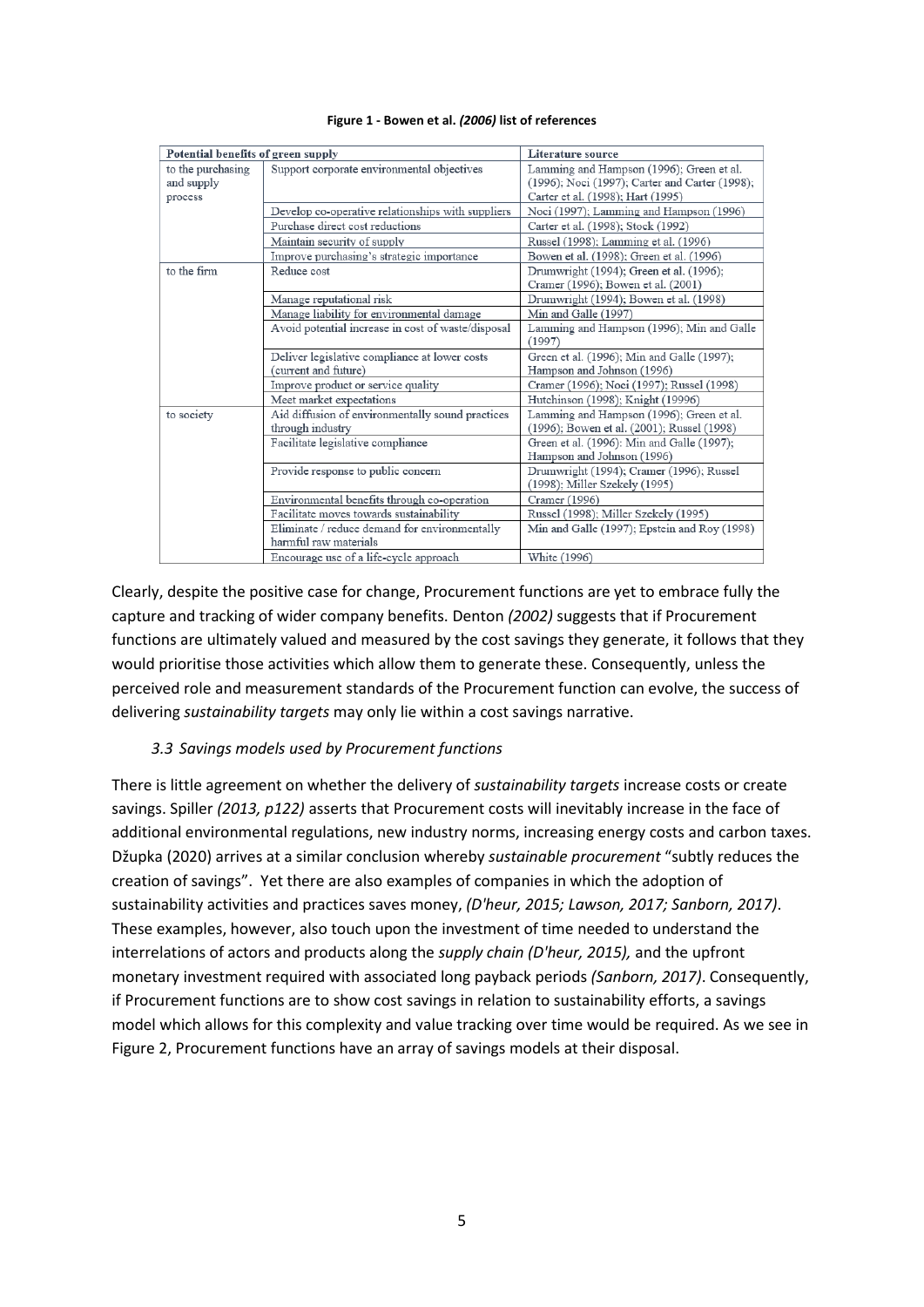

#### **Figure 2 - Orpheus** *(2021)* **savings models**

These models differ in complexity, in what they measure (referred to as *cost drivers*), and the time frame over which the savings are tracked. One of these savings models, is the Total Cost of Ownership (TCO) model described as "a cost accounting application that enables purchasing decision-makers to combine value and price in making sourcing decisions" *(Wouters et al., 2005).*  This model offers Procurement functions the opportunity to capture at least 134 *cost drivers (Ferrin et al., 2002)*, including life cycle costs, and allows for monetary value to be tracked over longer periods of time. These attributes are particularly relevant for sustainability activities (*Hachmini et al., 2019*). A common theme, however, with these wider value capture savings models, is that they have a "staggering amount of cost drivers" *(Ferrin et al., 2002),* can require extensive data sources *(Woodward, 1997)* and are not easy to employ *(Degraeve et al., 2000; Ferrin et al., 2002; Ellram and Siferd, 1998)*. This is probably one of the primary reasons why Procurement functions prioritise basic costs savings (Previous Price Model in Figure 2) as their means to show value to their companies, since they are well known and easier to employ *(ProcureDesk, 2021a)*.

If the delivery of *sustainability targets* cannot be easily uncoupled from the Procurement functions' cost savings narrative and focus, then more consideration will need to be given to how cost savings methods and models used in Procurement functions could be better employed to improve the delivery of *sustainability* targets.

## **4. Critical Analysis**

## *4.1 Method*

This section uses primary research data to incorporate the views of Procurement professionals on the prioritisation of savings and cost savings methodologies and models in relation to the delivery of *sustainability targets*. This new data will add to our understanding of the research already covered in the Literature Review section, as well as inform and provide recommendations for Procurement functions. To answer the research question, a prescriptive survey was designed, comprising fifteen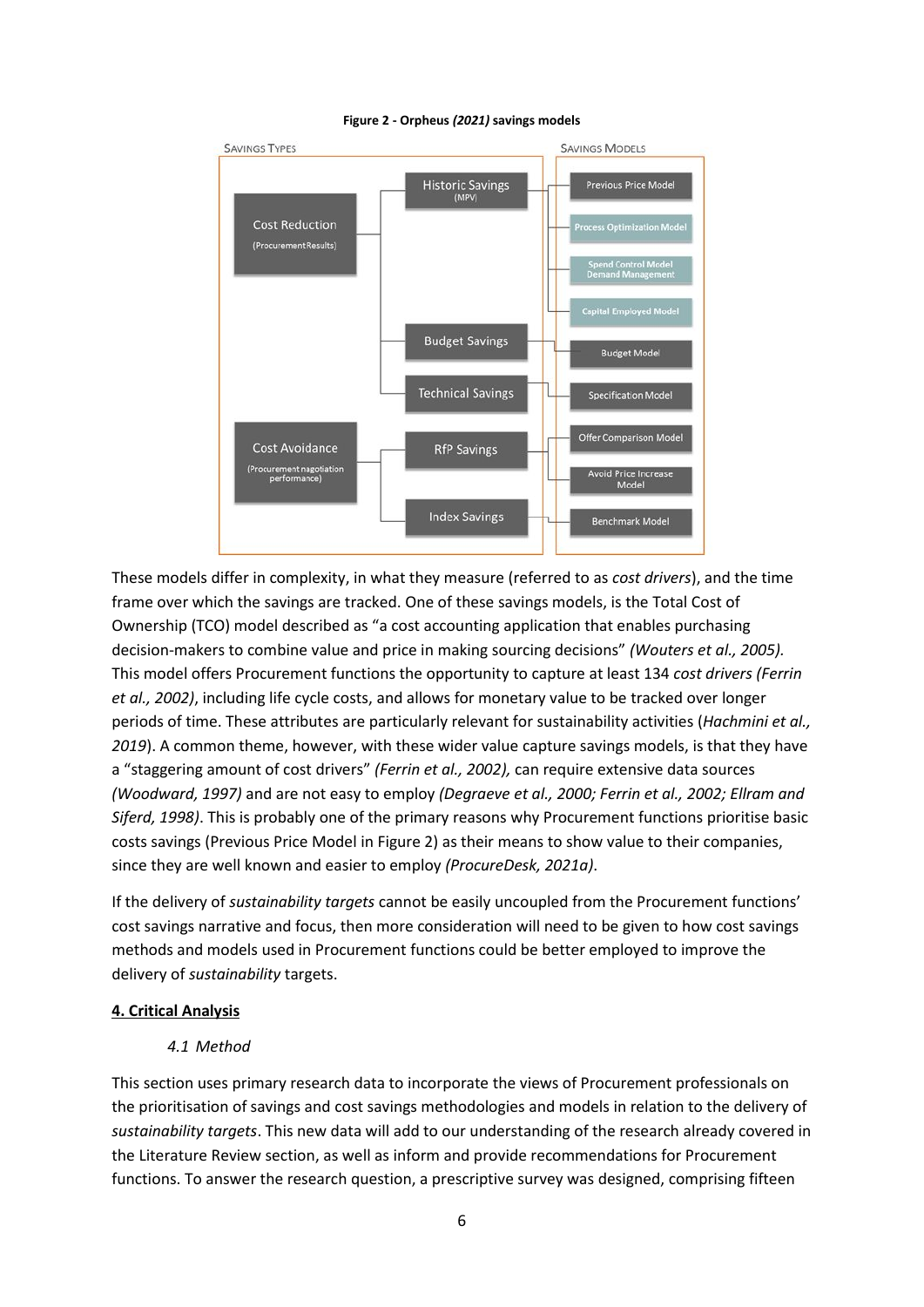multiple-choice and free text questions. This method of data collection was selected to: i) reach as many Procurement professionals as possible within a limited timeframe and ii) obtain quantitative responses against widely recognised Procurement savings methods and models *(Orpheus, 2021; CIPS, 2019; CIPS, 2021b; Toikka, 2021)*. The first set of five questions covers general information about the responders and their companies. The second set of five questions covers the maturity levels of the responders' Procurement functions, prioritisation of savings in their functions and the relationship between savings and *sustainability targets* delivery. The third set of five questions covers the responders' current savings tracking models and recommended savings tracking models in relation to *sustainability targets* delivery. The survey was emailed to the author's Procurement teams, a wider network of Procurement professionals, as well as being posted on various procurement Linked In sites.

## *4.2 Results and findings*

Seventy-three procurement professionals responded to the survey. Only key insights and findings have been summarised.

*The maturity levels of the responders' Procurement functions, prioritisation of savings in their functions, and the relationship between savings and sustainability targets delivery.*

Responders were asked to categorise their Procurement function's maturity level using Lysons et al., *(2006, p11)* four levels of maturity. Their responses to four other questions relating to 'savings prioritisation' and 'sustainability target delivery relationship' were mapped against their maturity level responses as well (see Figure 3). The aim was to identify trends and whether responses differed between Procurement professionals in Procurement functions with different maturity levels. The numbers in Figure 3 represent the numbers of responders.

| <b>Procurement function maturity</b>                                                                                                                                                                                           |                              | <b>Savings prioritisation</b>                                                                 |                                                                                                                                           | Relationship between savings and<br>sustainability targets                                                 |                                                                                                                                                                                                             |
|--------------------------------------------------------------------------------------------------------------------------------------------------------------------------------------------------------------------------------|------------------------------|-----------------------------------------------------------------------------------------------|-------------------------------------------------------------------------------------------------------------------------------------------|------------------------------------------------------------------------------------------------------------|-------------------------------------------------------------------------------------------------------------------------------------------------------------------------------------------------------------|
|                                                                                                                                                                                                                                | 1. Procurement<br>function's | 2. Procurement<br>function<br>prioritises savings were met<br>(answered: 'yes'<br>or 'to some | 3. Lack of savings Procurement<br>delivery would be function's<br>an issue even if<br>other objectives<br>(answered: 'yes'<br>or 'to some | 4. Company<br>and/or<br>sustainability<br>targets can be<br>achieved without<br>increasing cost<br>overall | 5. Savings targets<br>and sustainability<br>targets could create<br>a positive friction<br>which could help<br>Procurement<br>professionals<br>identify additional<br>value (answered:<br>'yes' or 'to some |
| Lysons et al.'s (2006) Procurement function maturity levels<br>Level 1 - The Procurement function has no strategic direction and                                                                                               | maturity level               | extent')                                                                                      | extent')                                                                                                                                  | (answered: 'yes')                                                                                          | extent')                                                                                                                                                                                                    |
| primarily reacts to the requests of other functions                                                                                                                                                                            | 6                            | 6                                                                                             | 5                                                                                                                                         | 1                                                                                                          | 5                                                                                                                                                                                                           |
| Level 2 - The Procurement function adopts the latest procurement<br>techniques and processes, but its strategic direction is independent of<br>the firm's competitive strategy                                                 | 4                            | 3                                                                                             | $\mathbf{1}$                                                                                                                              | $\overline{2}$                                                                                             | 3                                                                                                                                                                                                           |
| Level 3 - The Procurement function supports the firm's competitive<br>strategy by adopting procurement techniques and products, which<br>strengthen the firm's competitive position                                            | 33                           | 26                                                                                            | 24                                                                                                                                        | 12                                                                                                         | 26                                                                                                                                                                                                          |
| Level 4 - The Procurement function's strategy is fully integrated into<br>the firm's competitive strategy and constitutes part of an integrated<br>effort among functional peers to formulate and implement strategic<br>plans | 30                           | 27                                                                                            | 25                                                                                                                                        | 21                                                                                                         | 28                                                                                                                                                                                                          |
| Total number of responders who answered 'yes' or 'to some extent':                                                                                                                                                             | 73                           | 62                                                                                            | 55                                                                                                                                        | 36                                                                                                         | 62                                                                                                                                                                                                          |
| Total number of responders who answered 'no' or 'unsure':                                                                                                                                                                      | $\mathbf{0}$                 | 11                                                                                            | 18                                                                                                                                        | 37                                                                                                         | 11                                                                                                                                                                                                          |

#### **Figure 3 - Selected maturity level, savings prioritisation, and sustainability target delivery relationship**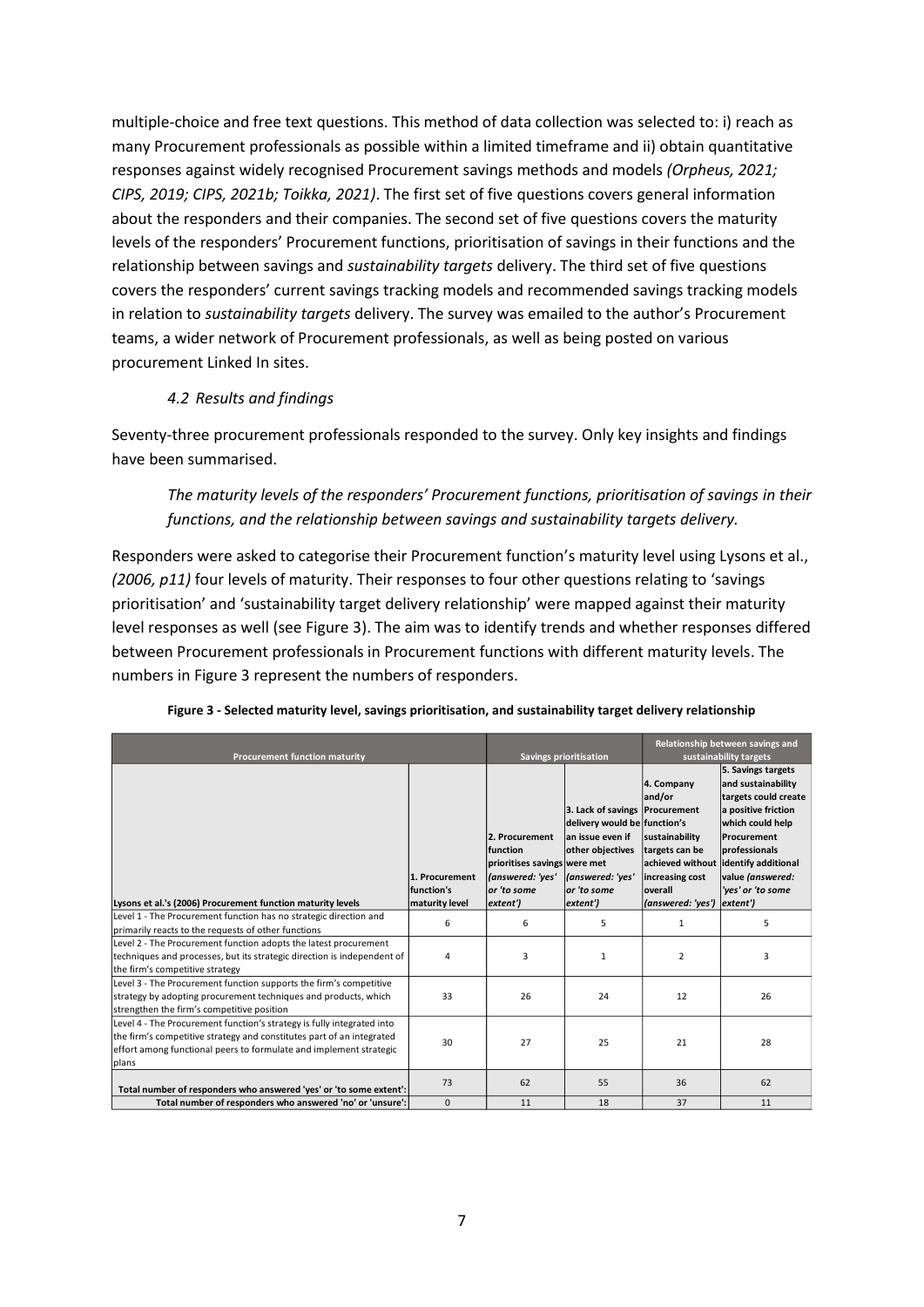100 per cent of responders in Level 1 maturity functions prioritised savings versus 90 per cent in the more mature Level 4 functions. This relatively low disparity could suggest that a cost savings focus transcends Procurement functions' maturity levels. This echoes Philippart's *(2016)* assertion that Procurement functions in general prioritise cost savings. In fact, 85 per cent of responders overall answered that their functions prioritised savings, of which 88 per cent said that if they did not deliver savings, despite achieving other targets, this would be perceived as an issue. This supports the Literature Review findings and suggests that prioritisation of savings could come to the detriment of achieving other company objectives, especially if these are not considered a priority too. Another interesting finding is that those in more mature functions - 70 per cent - believe that *sustainability target* delivery can be achieved without increasing costs, suggesting that *sustainability target* delivery is compatible with cost savings delivery, or at least not in conflict with it. If this view is correct, and there are examples of companies saving money through the implementation of sustainability activities *(D'heur, M., 2015)*, then how Procurement functions' capture and measure cost savings becomes of greater importance and relates to Ariely's *(2010)* point, that "what you measure is what you'll get".

## *The responders' current savings tracking methods and recommended savings tracking methods in relation to sustainability targets delivery.*

Responders were asked to select the length of time they track savings in their functions, and how long they thought savings should be tracked in relation to the delivery of *sustainability targets* (see Figure 4). The time periods given were **one year** (1), so that only savings delivered in the first year can be tracked, regardless of whether savings take place across multiple years; *contract length*, so that savings delivered within the length of the contract can be tracked, either all in the first year (2) or across the duration of the contract (3); and the *full length of time* (4) were savings are achieved.



#### **Figure 4 - Selected length of savings tracking and value capture methods**

The first method is the most restrictive in length of time and accounts for 52 per cent of the responders' responses. When asked what savings they would prioritise in relation to sustainability, only 18 per cent selected this first method. This drop is important because sustainability projects,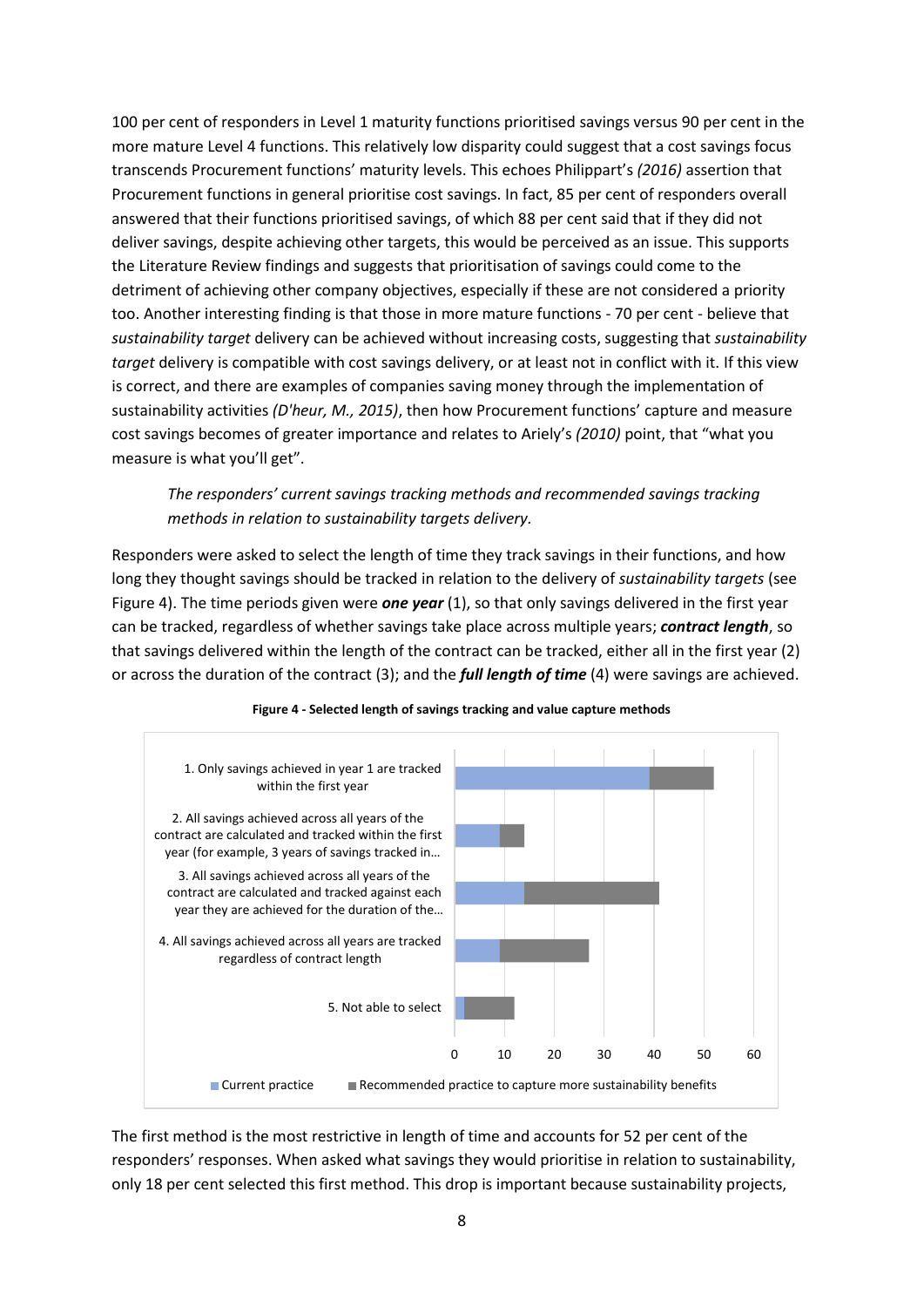especially sizeable ones, often pay back over extended periods of time *(Bowen et al., 2006; Sanborn, 2017)*. The length of time that savings are tracked is, therefore, likely to play a significant role in determining whether sustainability benefits are perceived as delivering cost savings in Procurement functions. This is best illustrated in Figure 5 by a pharmaceutical company's plastics project. This shows the capital expenses and savings over a three-year period, and that the savings associated with the project only started to materialise after year 2. The 52 per cent of responders who selected Option 1 in Figure 4, would not have been able to track any cost savings in this plastics project, even though £1.5 million was saved over a three-year period.

| Year                 | <b>Annual cost of</b><br>single use<br><b>plastics</b> | <b>Annual capital</b><br>cost of reusable<br>replacements<br>for single use<br><b>plastics</b> | <b>Comparison calculation</b>                            | <b>Cumulative</b><br><b>Savings</b> |
|----------------------|--------------------------------------------------------|------------------------------------------------------------------------------------------------|----------------------------------------------------------|-------------------------------------|
| <b>Baseline</b> year | £800,000                                               | $\Omega$                                                                                       | $\overline{\phantom{a}}$                                 | £0                                  |
| Year 1               | £800,000                                               | £900,000                                                                                       | £800,000 - £900,000                                      | $-£100,000$                         |
| Year 2               | £800,000                                               | £5,000                                                                                         | $(800,000 \times 2) - (£900,000 +$<br>£5,000             | £695,000                            |
| Year 3               | £800,000                                               | £5,000                                                                                         | $(800,000 \times 3) - (£900,000 +$<br>$£5,000 + £5,000)$ | £1,490,000                          |

| Figure 5 - A Pharmaceutical company's plastics project example costs (Howcroft, 2021) |  |  |
|---------------------------------------------------------------------------------------|--|--|
|                                                                                       |  |  |
|                                                                                       |  |  |

On looking at the responses provided by those in the author's company (see Figure 6), its twentyfour Procurement professionals selected a mixture of tracking methods, with Method 1 also being the most selected. On the one hand, this is positive in that Procurement professionals are already employing alternative tracking methods; on the other hand, it is negative because there is a lack of consistency in the application of methods, which points to other underlying issues, such as lack of training and communication.



**Figure 6 – Author's company's selected length of current savings tracking and value capture methods**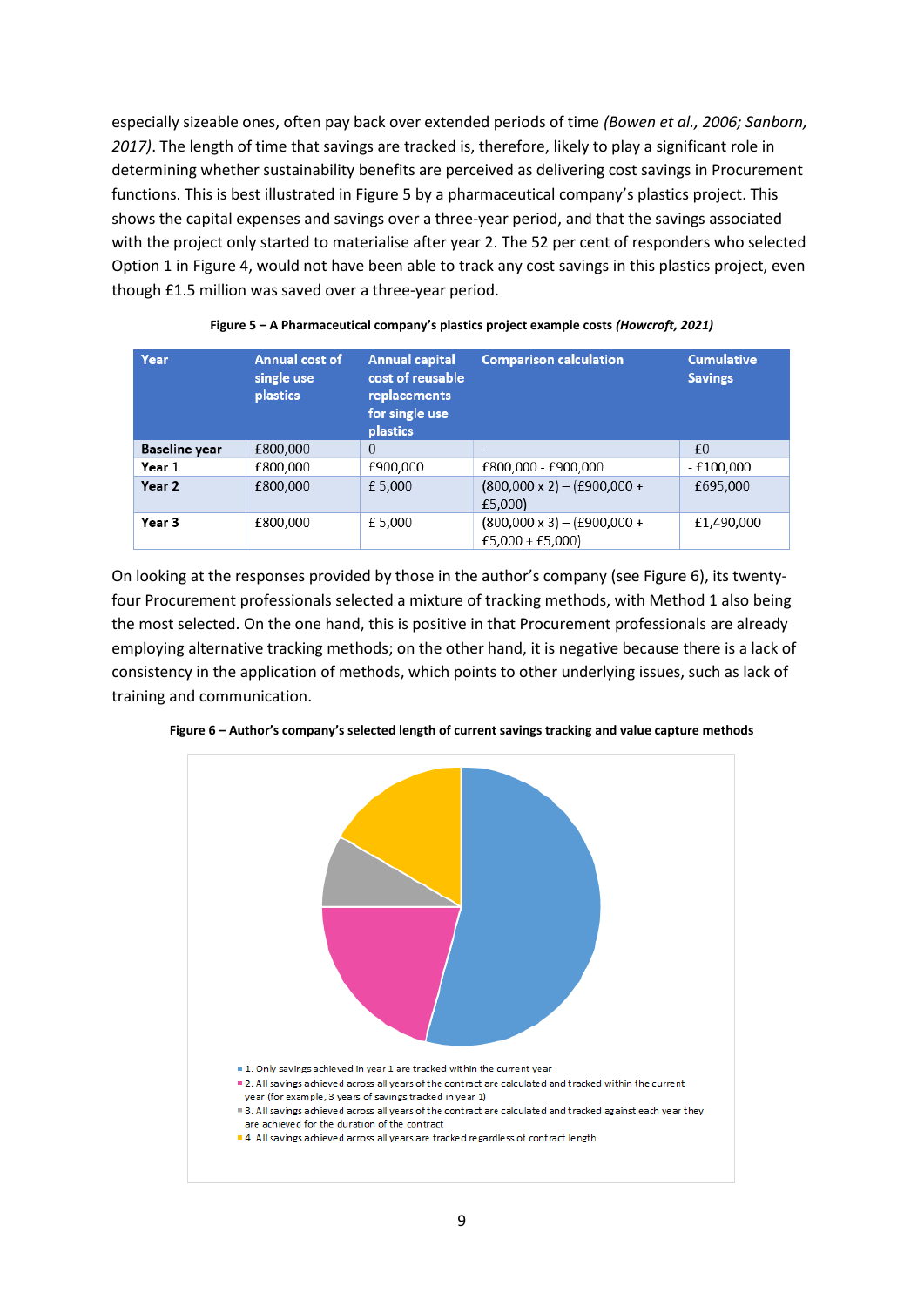Responders were next asked to select commonly used *savings models* that they i) prioritise in their function, ii) use frequently and iii) would choose to use in relation to tracking sustainability benefits (see Figure 7).



#### **Figure 7 - Selected savings models**

Model 1 in Figure 7 represents the most used savings model by far, and the one that Procurement professionals are often criticised for over-using *(Anderson et al., 2000; Holcomb et al., 2007; ProcureDesk, 2021a)*. Model 4 has the largest negative variance - 76 per cent difference - between being prioritised by Procurement functions and being recommended for tracking sustainability benefits. This is likely because working capital models are often associated with increasing suppliers' contractual payment terms *(Cottingdon, 2011)* and, consequently, creating cash flow issues for suppliers. Procurement professionals may naturally see this as not being compatible with sustainability efforts. Conversely, Model 12 has the largest positive variance - 70 per cent difference - between being prioritised by Procurement functions and being prioritised for sustainability benefits. This is likely because life cycle costing models allow economic and environmental dimensions to be combined in procurement efforts *(Hunkeler et al., 2003)*. Although Models 10, 11 and 12 have been selected as prioritised models by function, they are not necessarily used as often, which supports Ferrin et al.'s *(2002)* assertion that "leading-edge companies actually use such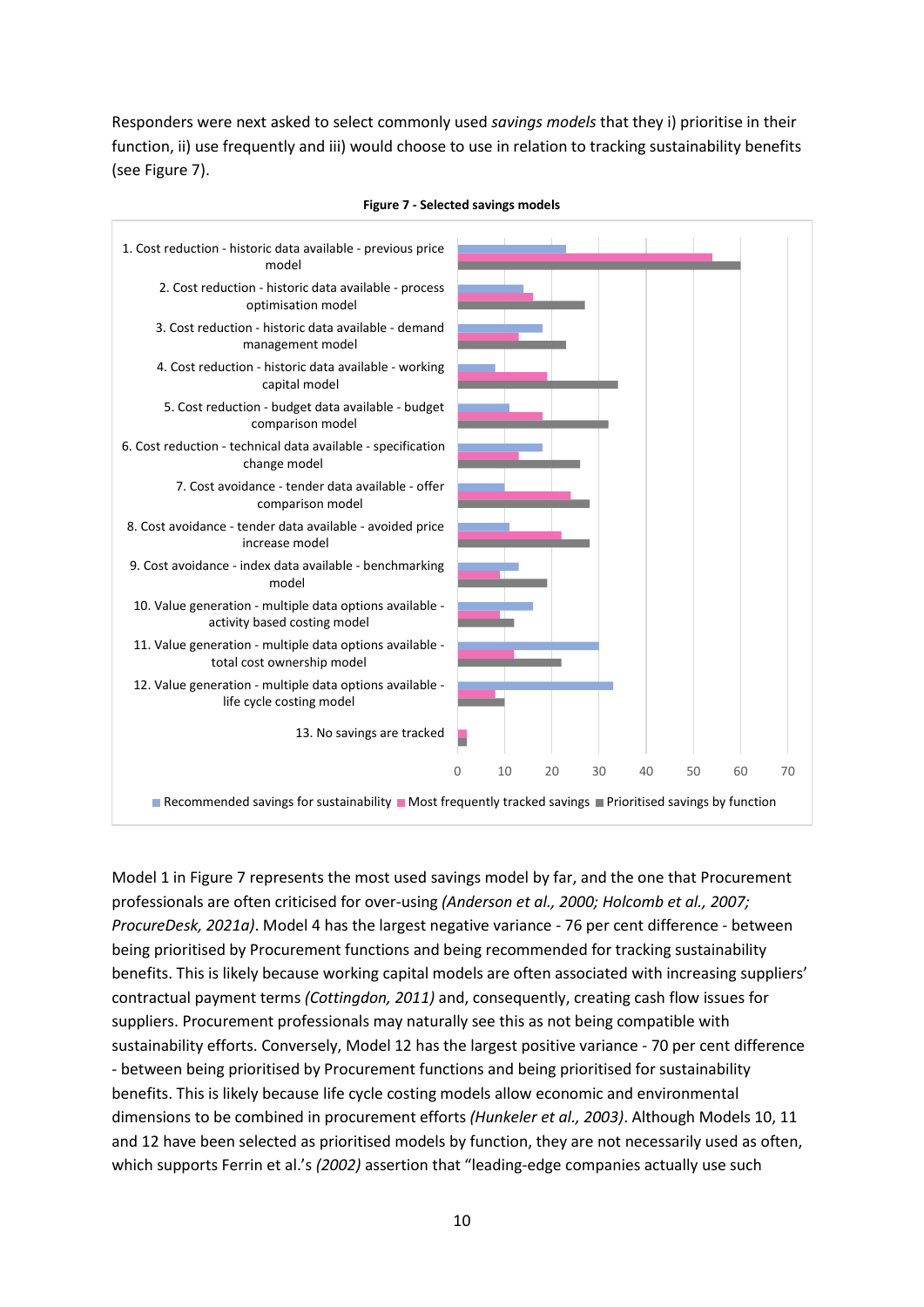models" supported by other literature promoting their usage *(e.g. Anderson et al. 1999; Gosselin, 1997; Jackson et al., 1980; Krumwiede, 1998; Malmi, 1999; McGowan et al., 1997; Shields, 1995)*. The growing selection of these models for tracking sustainability savings, indicates that these existing, yet under-used models might be the solution to achieving both monetary benefits and *sustainability targets* simultaneously.

Turning to the prioritised savings models selected by responders in the author's company (shown in Figure 8), Model 1 is clearly prioritised across the board; Model 4, however, is significantly favoured by the author's company. To ensure that the author's company can continue to deliver its sustainability targets, it will most likely need to adopt additional mechanisms, such as *supply chain financing*, to ensure that this savings model can be implemented in a manner which is mutually beneficial for the author's company and its suppliers. The wide and uneven selection of prioritised savings models by responders in the Author's company, points to a lack of formal understanding of what is prioritised, similar to the study's findings in Figure 6. This is a common occurrence in Procurement functions, "if you ask six people [in a Procurement function] how they calculate savings, you'll probably get eight different ideas" *(Coupa, 2015)*. Improving savings model selection and application will, therefore, be key to ensuring sustainability benefits can be tracked. This supports Anderson et al.'s *(2000)* views, which go further in suggesting that, in addition to identifying models which track total value, a looser grip on budgetary constraints and better value demonstrations from suppliers, would aid the Procurement function show that sustainability can deliver monetary benefits.

|                                                                                       |                     | <b>Responders from</b><br>author's company |
|---------------------------------------------------------------------------------------|---------------------|--------------------------------------------|
| <b>Saving models</b>                                                                  | All responders (73) | (24)                                       |
| 1. Cost reduction - historic data available - previous price model                    | 82%                 | 83%                                        |
| 2. Cost reduction - historic data available - process optimisation model              | 37%                 | 21%                                        |
| 3. Cost reduction - historic data available - demand management model                 | 32%                 | 17%                                        |
| 4. Cost reduction - historic data available - working capital model                   | 47%                 | 67%                                        |
| 5. Cost reduction - budget data available - budget comparison model                   | 44%                 | 29%                                        |
| 6. Cost reduction - technical data available - specification change model             | 36%                 | 25%                                        |
| 7. Cost avoidance - tender data available - offer comparison model                    | 38%                 | 29%                                        |
| 8. Cost avoidance - tender data available - avoided price increase model              | 38%                 | 33%                                        |
| 9. Cost avoidance - index data available - benchmarking model                         | 26%                 | 29%                                        |
| 10. Value generation - multiple data options available - activity based costing model | 16%                 | 21%                                        |
| 11. Value generation - multiple data options available - total cost ownership model   | 30%                 | 21%                                        |
| 12. Value generation - multiple data options available - life cycle costing model     | 14%                 | 4%                                         |
| 13. No savings are tracked                                                            | 3%                  | 0%                                         |

#### **Figure 8 – Author's company prioritised savings**

#### **Conclusions and recommendations**

This paper has analysed the challenge posed with delivering *sustainability targets* across the *supply chain*, against a backdrop in which Procurement functions are valued principally for the cost savings they deliver. However, rather than challenging this entrenched, cost-savings paradigm, this paper has sought to analyse and find explanatory solutions within it. Specifically, it has identified methods and models in which there are opportunities where *sustainability target* delivery is compatible with achieving cost savings. This approach benefits Procurement functions as cost savings continue to be prioritised by senior management. It is clear from the Literature Review and Critical Analysis survey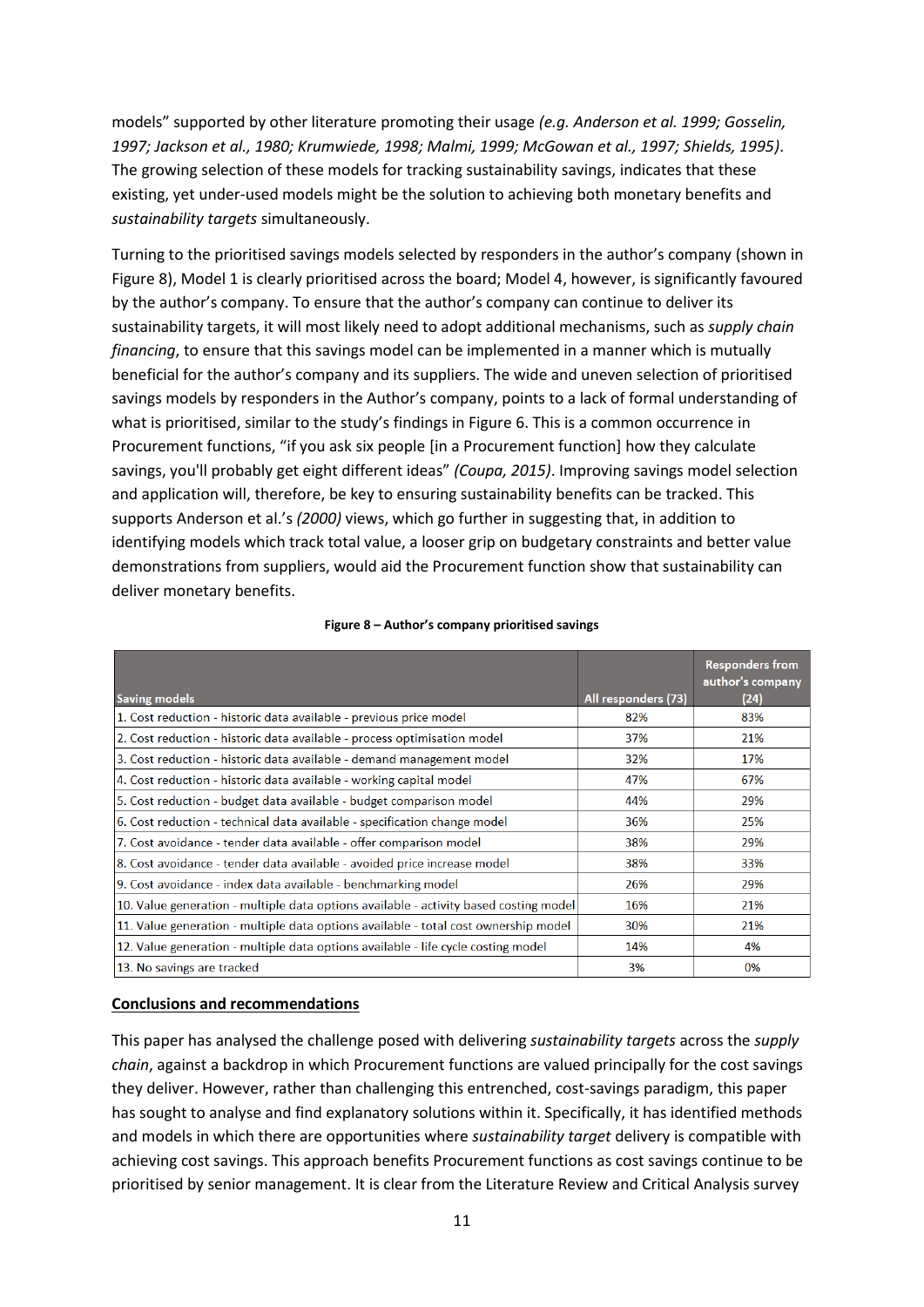that, whilst Procurement functions have an arsenal of methods and models to call on to measure value, these are not being fully utilised owing to their complexity and potential lack of prioritisation within functions. To address this issue, the author recommends that Procurement functions adopt the following four recommendations:

- 1. Ensure as a minimum that savings are *tracked over the length of the contract* to ascertain that the total value of sustainability projects and savings can be captured.
- 2. *Prioritise total value capture models*, such as total cost of ownership and life cycle costing models, to ensure that more sustainability-related *cost drivers* can be tracked and shown to deliver a benefit.
- 3. *Train Procurement colleagues* in these selected methods, models, and *costs drivers* so they can identify and apply them consistently when relevant.
- 4. *Partner and train suppliers* so they are better informed to communicate and share data that supports the tracking of sustainability-related *cost driver*s.

Considering the scale of the sustainability challenge, this author maintains that Procurement functions will have greater success in adapting and delivering new *sustainability targets* only when they recognise and value the opportunity to incorporate such targets within their cost savings paradigm.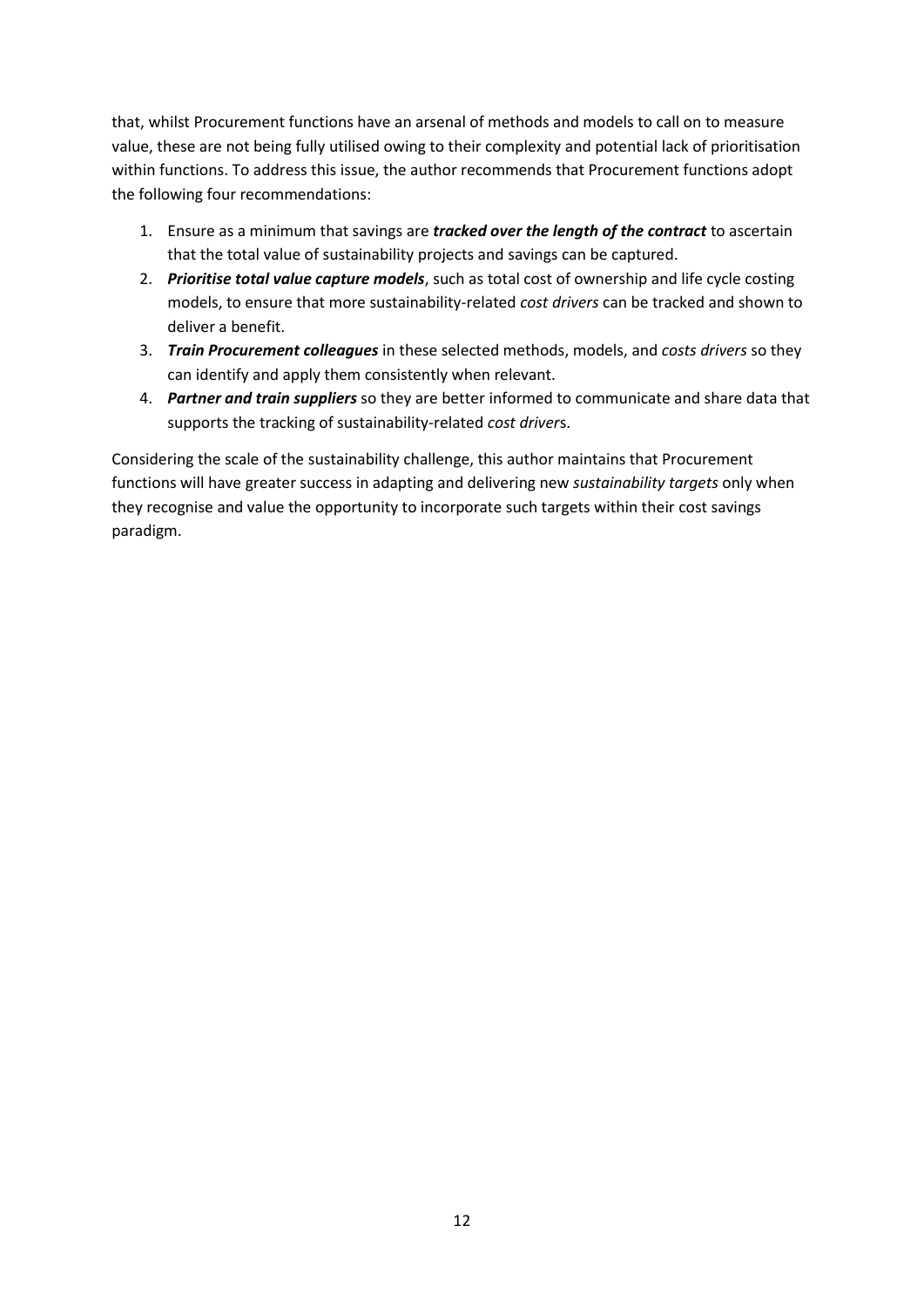#### **Bibliography**

Akhavan, R. M., & Beckmann, M. (2017) A configuration of sustainable sourcing and supply management strategies. *Journal of Purchasing and Supply Management*, 23 (2), pp 137–151

Anderson, S. W., Young, S. M. (1999) The impact of contextual and process factors on the evaluation of activity-based costing systems. *Accounting, Organizations and Society*, 24 (7), pp 525-559

Anderson, J. C., Thomson, J. B. L., Wynstra, F., Kellogg, J. L. (2000) Combining value and price to make purchase decisions in business markets. *International Journal of Research in Marketing*, 17 (4), pp 307-329

Aral, K. D., Whitman, M. J., Beil, D. R., Ross, S. M., Van Wassenhove, L. N. (*no date*) *Total-cost procurement auctions with sustainability audits to inform bid markups*, Syracuse University, New York

Ariely, D. (2010) You are what you measure. *Harvard Business Review*. Available a[t https://hbr.org/2010/06/column-you-are-what-you](https://hbr.org/2010/06/column-you-are-what-you-measure)[measure](https://hbr.org/2010/06/column-you-are-what-you-measure) [Accessed 8th October 2021]

Bernardes, E., Zsidisin, G. (2008) An examination of strategic supply management benefits and performance implications. *Journal of Purchasing and Supply Management*, 14 (4), pp 209-219

Beroe. (2020) *Market Intelligence Explained 2020*. 2021 update available a[t https://www.beroeinc.com/market-intelligence/](https://www.beroeinc.com/market-intelligence/) [Accessed 2nd January 2022]

Boons, F. (2002) Greening products: a framework for product chain management. *Journal of Cleaner Production*, 10 (5), pp 495-505 Bové, A.-T., & Swartz, S. (2016) *Starting at the source: Sustainability in supply chains,* McKinsey. Available at

<https://www.mckinsey.com/business-functions/sustainability/our-insights/starting-at-the-source-sustainability-in-supply-chains> [Accessed 8th October 2021]

Bowen, F. E., Cousins, P., Lamming, R. C., Faruk, A. (2006) Horses for courses: explaining the gap between the theory and practice of green supply. *Greening the Supply Chain*, pp 151–172

Carr, A. S., Pearson, J. N. (2002) The impact of purchasing and supplier involvement on strategic purchasing and its impact on firm's performance. *International Journal of Operations and Production Management*, 22 (9), pp 1032-1053

Chartered Institute of Purchasing and Supply (CIPS). (2021a) *What is Procurement?* Available a[t https://www.cips.org/cips-for](https://www.cips.org/cips-for-individuals/what-is-procurement/)[individuals/what-is-procurement/](https://www.cips.org/cips-for-individuals/what-is-procurement/) [Accessed 28th October 2021]

Chartered Institute of Purchasing and Supply (CIPS). (2021b) *CIPS knowledge: Total cost of ownership (TCO)*. Available at [https://www.cips.org/Documents/Knowledge/Procurement-Topics-and-Skills/5-Strategy-and-Policy/Whole-Life-](https://www.cips.org/Documents/Knowledge/Procurement-Topics-and-Skills/5-Strategy-and-Policy/Whole-Life-Costing/1/Total_Cost_of_Ownership.pdf)

[Costing/1/Total\\_Cost\\_of\\_Ownership.pdf](https://www.cips.org/Documents/Knowledge/Procurement-Topics-and-Skills/5-Strategy-and-Policy/Whole-Life-Costing/1/Total_Cost_of_Ownership.pdf) [Accessed 28th October 2021]

Chartered Institute of Purchasing and Supply (CIPS). (2019) *CIPS knowledge: Activity-based costing (ABC) - what the buyer needs to know*. Available at https://www.cips.org/knowledge/procurement-topics-and-skills/strategy-policy/cost-reduction/activity-based-costing-abc [what-the-buyer-needs-to-know/](https://www.cips.org/knowledge/procurement-topics-and-skills/strategy-policy/cost-reduction/activity-based-costing-abc---what-the-buyer-needs-to-know/) [Accessed 28th October 2021]

Chartered Institute of Purchasing and Supply (CIPS). (2013) *CIPS knowledge: Procurement's role in the generation and capture of value in supply chains.* Available a[t https://www.cips.org/Knowledge/Procurement-topics-and-skills/Efficiency/Value-Generation1/Procurements-](https://www.cips.org/Knowledge/Procurement-topics-and-skills/Efficiency/Value-Generation1/Procurements-Role-in-the-Generation-and-Capture-of-Value-in-Supply-Chains/)[Role-in-the-Generation-and-Capture-of-Value-in-Supply-Chains/](https://www.cips.org/Knowledge/Procurement-topics-and-skills/Efficiency/Value-Generation1/Procurements-Role-in-the-Generation-and-Capture-of-Value-in-Supply-Chains/) [Accessed 28th October 2021]

Chen, C. C. (2005) Incorporating green purchasing into the frame of ISO 14000. *Journal of Cleaner Production*, 13 (9), pp 927–933 Chen, I., Paulraj, A., Lado, A. A. (2004) Strategic purchasing, supply management, and firm performance. *Journal of Operations Management*, 22 (5), pp 505-523

Chien, M. K., Shih, L. H. (2007) An empirical study of the implementation of green supply chain management practices in the electrical and electronic industry and their relation to organizational performances. *International Journal of Environment, Science and Technology*, 4 (3), pp 383–394

Cottington, D. (2011) *Calculating the payment term benefit from the cost of capital*. Capgemini. Available at

https://www.capgemini.com/2011/12/calculating-the-payment-term-benefit-from-the-cost-of-capital/ [Accessed 30th December 2021] Coupa. (2015) *Leadership opportunity for procurement: Defining savings*. Available at

[https://www.coupa.com/blog/procurement/leadership-opportunity-for-procurement-defining-](https://www.coupa.com/blog/procurement/leadership-opportunity-for-procurement-defining-savings#:~:text=%20Leadership%20opportunity%20for%20procurement%3A%20Defining%20savings%20,probably%20going%20to%20ask%20sooner%20or...%20More%20)

[savings#:~:text=%20Leadership%20opportunity%20for%20procurement%3A%20Defining%20savings%20,probably%20going%20to%20ask](https://www.coupa.com/blog/procurement/leadership-opportunity-for-procurement-defining-savings#:~:text=%20Leadership%20opportunity%20for%20procurement%3A%20Defining%20savings%20,probably%20going%20to%20ask%20sooner%20or...%20More%20) 620sooner%20or...%20More%20 [Accessed 10<sup>th</sup> October 2021]

Cousins, P. D., Lawson, B., Squire, B. (2008) Performance measurement in strategic buyer-supplier relationships: The mediating role of socialization mechanisms. *International Journal of Operations and Production Management,* 28 (3), pp 238–258

Day, M. (2002) *Handbook of Purchasing Management*. 3rd edn., Aldershot, UK, Gower

Dabhilkar, M., Bengtsson, L., Lakemond, N. (2016) Sustainable supply management as a purchasing capability: A power and dependence perspective. *International Journal of Operations and Production Management*, 36 (1), pp 2–22

De Giacomoa, M. R., Testab, F., Iraldob, F., Formentinid, M. (2019) Does green public procurement lead to life cycle costing (LCC) adoption? *Journal of Purchasing and Supply Management*, 25 (3) pp 1-10

Degraeve, Z., Labro, E., Roodhooft, F. (2000) An evaluation of vendor selection models from a total cost of ownership perspective. *European Journal of Operational Research*, 125 (1), pp 34-58

Denton, K. D. (2002) Learning how to keep score. *Industrial Management*, 44 (2), pp 28-33

D'heur, M. (2015) *5 companies show how to reduce cost through sustainability*. Available a[t https://www.linkedin.com/pulse/5](https://www.linkedin.com/pulse/5-companies-show-how-reduce-cost-through-michael-d-heur/) [companies-show-how-reduce-cost-through-michael-d-heur/](https://www.linkedin.com/pulse/5-companies-show-how-reduce-cost-through-michael-d-heur/) [Accessed: 03/12/2021]

Džupka, P., Kubák, M., Nemec, P. (2020) Sustainable public procurement in Central European countries. Can it also bring savings? *Sustainability (Switzerland)*, 12 (21), pp 1–13

Ellram, L. (1994) A taxonomy of total cost of ownership models. *Journal of Business Logistics*, 15 (1) pp 171-191

Ellram, L, Carr, A. (1994) Strategic purchasing: A history and review of the literature. *International Journal of Purchasing and Materials Management*, 30 (2) pp 10-18

Epstein, E. (2018) *A Procurement Imperative for the CEO*. Kearney. Available a[t https://www.kearney.com/procurement/article/?/a/a](https://www.kearney.com/procurement/article/?/a/a-procurement-imperative-for-the-ceo)[procurement-imperative-for-the-ceo](https://www.kearney.com/procurement/article/?/a/a-procurement-imperative-for-the-ceo) [Accessed 3rd December 2021]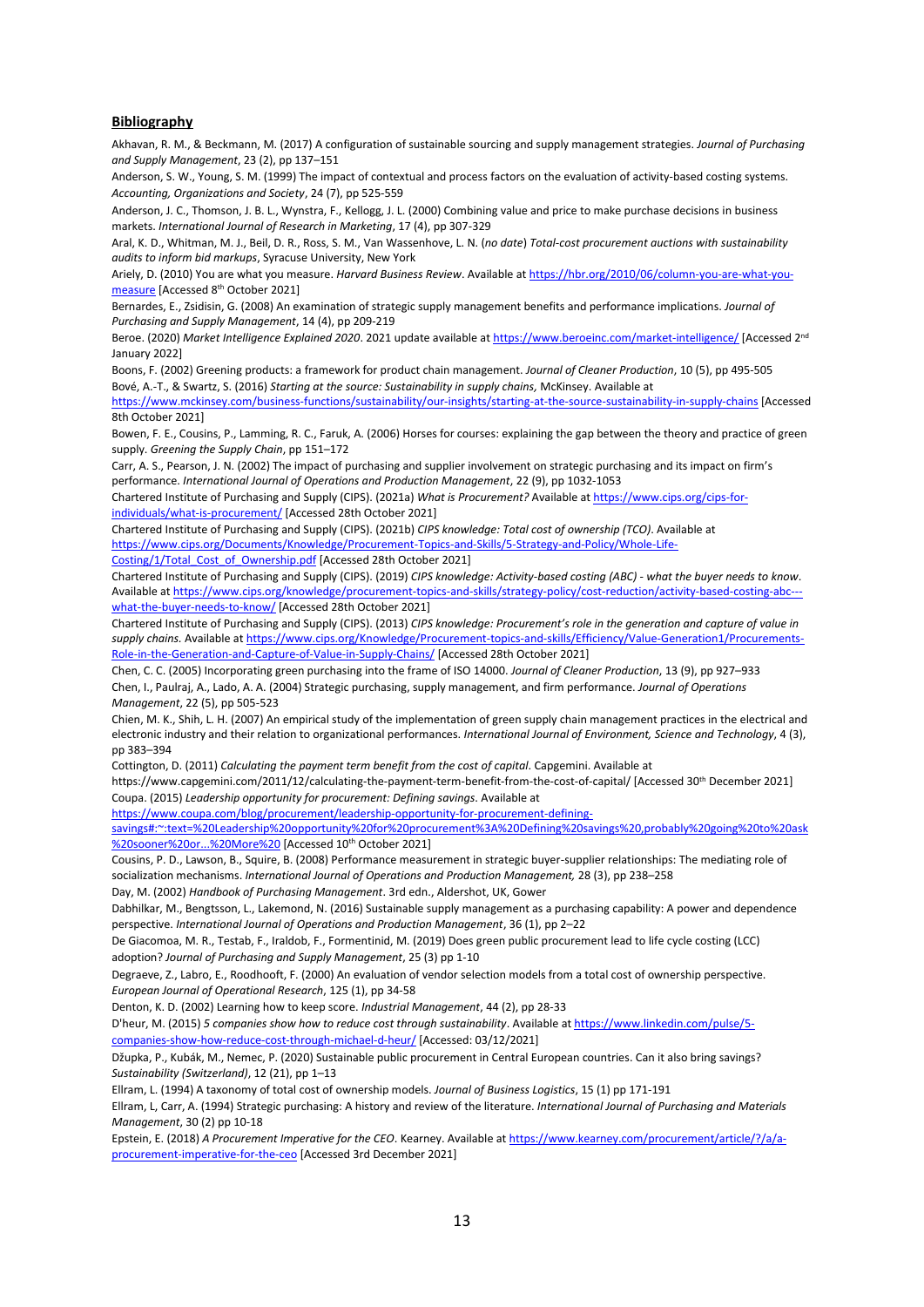European Parliament. (2019) *What is carbon neutrality and how can it be achieved by 2050?* Available at

[https://www.europarl.europa.eu/news/en/headlines/society/20190926STO62270/what-is-carbon-neutrality-and-how-can-it-be-achieved](https://www.europarl.europa.eu/news/en/headlines/society/20190926STO62270/what-is-carbon-neutrality-and-how-can-it-be-achieved-by-2050#:~:text=In%20order%20to%20limit%20global%20warming%20to%201.5,agreement%20signed%20by%20195%20countries%2C%20including%20the%20EU)[by-](https://www.europarl.europa.eu/news/en/headlines/society/20190926STO62270/what-is-carbon-neutrality-and-how-can-it-be-achieved-by-2050#:~:text=In%20order%20to%20limit%20global%20warming%20to%201.5,agreement%20signed%20by%20195%20countries%2C%20including%20the%20EU)

[2050#:~:text=In%20order%20to%20limit%20global%20warming%20to%201.5,agreement%20signed%20by%20195%20countries%2C%20i](https://www.europarl.europa.eu/news/en/headlines/society/20190926STO62270/what-is-carbon-neutrality-and-how-can-it-be-achieved-by-2050#:~:text=In%20order%20to%20limit%20global%20warming%20to%201.5,agreement%20signed%20by%20195%20countries%2C%20including%20the%20EU) [ncluding%20the%20EU.](https://www.europarl.europa.eu/news/en/headlines/society/20190926STO62270/what-is-carbon-neutrality-and-how-can-it-be-achieved-by-2050#:~:text=In%20order%20to%20limit%20global%20warming%20to%201.5,agreement%20signed%20by%20195%20countries%2C%20including%20the%20EU) [Accessed 3rd January 2022]

Evans, E. (2003) Beyond savings. *Supply Management*, 17 (3), p 17

Evans, J. R. (2004) An exploratory study of performance measurement systems and relationships with performance results. *Journal of Operations Management*, 22 (3), pp 219–232

Ferrin, B. G., Plank, R. E. (2002) Total cost of ownership models: An exploratory study. *Journal of Supply Chain Management*, 38 (3), pp 18–  $29$ 

Glavee-Geo, R. (2016) The history and development of purchasing management and its theoretical framework. *Handbook of Research on Global Supply Chain Management*, pp 379–401

Gosselin, M. (1997) The effect of strategy and organizational structure on the adoption and implementation of activity-based costing. *Accounting, Organizations, and Society*, 22 (2) pp 105-122

Green, W. (2018a) *Making savings is the most sexy thing, says Sky purchasing boss*. Supply Management. Available at <https://www.cips.org/supply-management/news/2018/october/making-savings-is-the-most-sexy-thing-says-sky-purchasing-boss/> [Accessed 8th October 2021]

Green, W. (2018b). *Customers and savings driving sustainability*. Supply Management. Available a[t https://www.cips.org/supply](https://www.cips.org/supply-management/news/2018/november/customers-and-savings-driving-sustainability/)[management/news/2018/november/customers-and-savings-driving-sustainability/](https://www.cips.org/supply-management/news/2018/november/customers-and-savings-driving-sustainability/) [Accessed 8th October 2021]

Günther, E., Hoppe, H., Weber, G., Hillmann, J. (2013) Next one, please: Integrating sustainability criteria in the procurement of operatingroom textiles: The case of Germany. In: Gardetti, M. A., Torres A. L. (eds.) *Sustainability in Fashion and Textiles: Value, Design, Production and Consumption*. Taylor & Francis Group, London and New York, pp 308-320

Hachimi, H., Benmamoun, Z., Taoudi Benchekroun, H., (2019) How to select suppliers when implementing a sustainable procurement strategy. *Institute of Electrical and Electronics Engineers* (ENSA), Kenitra, Morocco

Hall, J. (2000) Environmental supply chain dynamics. *Journal of Cleaner Production*, 8 (6), pp 455-471

Hartmann, E., Kerkfeld, D., Henke, M. (2012) Top and bottom-line relevance of purchasing and supply management. *Journal of Purchasing and Supply Management*, 18 (1), pp 22-34

Hartmann, J., Moeller, S. (2014) Chain liability in multitier supply chains? Responsibility attributions for unsustainable supplier behavior. *Journal of Operations Management*, 32 (5), pp 281-294

Henderson, R. (2020) *Understanding our value chain carbon footprint*, FTSE 100 Pharmaceutical company

Henderson, R. (2021) *Pharmaceuticals Environment Group (PEG) round table discussions*, FTSE 100 Pharmaceutical company

Hesping, F. H., Schiele, H. (2016) Sourcing tactics to achieve savings: developing a formative method of measurement. *International Journal of Procurement Management*, 9 (4), pp 473–504

Holcomb, T. R., Hitt, M. A. (2007) Toward a model of strategic outsourcing. *Journal of Operations Management*, 25 (2), pp 464-481 Howcroft, E. (2021) *Single Use Plastics Programme* (adapted example), FTSE 100 Pharmaceutical company

Hunkeler, D., Rebitzer, G. (2003) Life cycle costing: Paving the road to sustainable development? *The International Journal of Life Cycle Assessment,* 8 (2), pp 109-110

Jackson, D. W., Ostrom, L. L. (1980) Life cycle costing in industrial purchasing. *Journal of Purchasing and Material Management*, 16 (4), pp 8-12

Jensen, T., Lund, A. (2019). *Strategic Cost Transformation*. Deloitte. Available at

[https://www2.deloitte.com/content/dam/Deloitte/dk/Documents/Grabngo/STC\\_GnG\\_webinar\\_171219.pdf](https://www2.deloitte.com/content/dam/Deloitte/dk/Documents/Grabngo/STC_GnG_webinar_171219.pdf) [Accessed 11th October 2021]

Johnson, H. T. (2007) Lean dilemma: Choose system principles or management accounting controls, not both. In: Stenzel, J. (ed*) Lean Accounting: a living systems approach to lean management and learning*, 1, New York

Kenton, W. (2021) *Supply Chain*. Ivestopedia. Available a[t https://www.investopedia.com/terms/s/supplychain.asp](https://www.investopedia.com/terms/s/supplychain.asp) [Accessed 3rd January 2022]

Krumwiede, K. R. (1998) The implementation stages of activity-based costing and the impact of contextual and organizational factors. *Journal of Management Accounting Research*, 10, pp 239-277

Knight, A. K., Blessner, P., Olson, B. A., Blackburn, T. D. (2017). Strategic sourcing and corporate social responsibility: Aligning a healthcare organization's strategic objectives. *Journal of Purchasing and Supply Management*, 23 (2), pp 94–104

Koplin, J., Seuring, S. Mesterharm, M. (2007) Incorporating sustainability into supply management in the automotive industry – the case of the Volkswagen AG. *Journal of Cleaner Production*, 15 (11-12), pp 1053-1062

Krause, D. R., Vachon, S., Klassen, R. D. (2009) Special topic forum on sustainable supply chain management: Introduction and reflections on the role of purchasing management. *Journal of Supply Chain Management*, 45 (4), pp 18-25

Lawson, E. (2017) *9 Companies with Great Environmental Initiatives*. Smart Cities Dive. Available at

<https://www.smartcitiesdive.com/ex/sustainablecitiescollective/9-companies-great-environmental-initiatives/1193165/> [Accessed 3rd December 2021]

Lin, N. (2020) Designing global sourcing strategy for cost savings and innovation: A configurational approach. *Management International Review*, 60 (5), pp 723–753

Lu, M. (2021) *The Climate Targets of Fortune 500 Companies*. Visual Capitalist. Available a[t https://www.visualcapitalist.com/climate](https://www.visualcapitalist.com/climate-targets-of-fortune-500-companies/)[targets-of-fortune-500-companies/](https://www.visualcapitalist.com/climate-targets-of-fortune-500-companies/) [Accessed 8<sup>th</sup> October 2021]

Luzzini, D., Ronchi, S. (2016) Cinderella purchasing transformation: linking purchasing status to purchasing practices and business performance. *Production Planning and Control*, 27 (10), pp 787–796

Lysons, K., Farrington, B. (2006) *Purchasing and Supply Chain Management*. 7th ed., London, UK, Pearson Education

Malmi, T. (1999) Activity-based costing diffusion across organizations: An exploratory empirical analysis of Finnish firms. *Accounting, Organizations and Society*, 24 (8), pp 649-672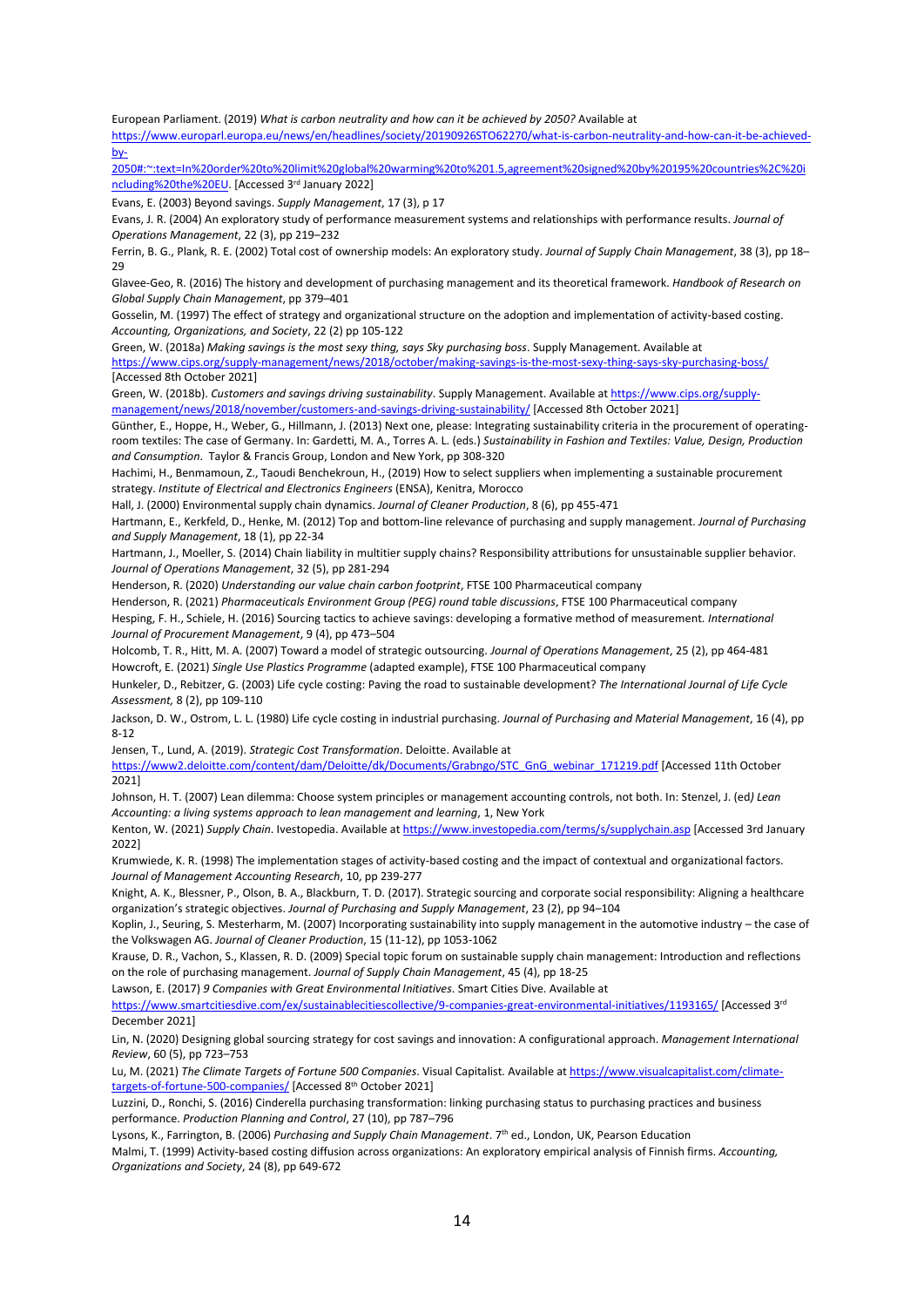McGowan, A. S., Klammer, T. P. (1997) Satisfaction with activity-based cost management implementation. *Journal of Management Accounting Research*, 9, pp 217-237

Meehan, J., Bryde, D. (2011) Sustainable procurement practice. *Business Strategy and the Environment*, 20 (2), pp 94–106 Mehra, S., Inman, A. (2004) Purchasing management and business competitiveness in the coming decade. *Production Planning and Control*, 15 (7), pp 710-718

Mogre, R., Lindgreen, A., Hingley, M. (2017) Tracing the evolution of purchasing research: future trends and directions for purchasing practices. *Journal of Business and Industrial Marketing*, 32 (2), pp 251–257

Nollet, J., Calvi, R., Audet, E., Côté, M. (2008) When excessive cost savings measurement drowns the objectives. *Journal of Purchasing and Supply Management*, 14 (2), pp 125–135

Orpheus, a McKinsey company (2021) *The 6 Savings Types*. Available a[t https://www.orpheus-it.com/academy/knowledge-spend](https://www.orpheus-it.com/academy/knowledge-spend-analysis/the-6-savings-types)[analysis/the-6-savings-types](https://www.orpheus-it.com/academy/knowledge-spend-analysis/the-6-savings-types) [Accessed 3rd December 2021]

Philippart, M. (2016) The procurement dilemma: short-term savings or long-term shareholder value? *Journal of Business Strategy*, 37 (6), pp 10–17

PrimeRevenue. (2021) *What is supply chain finance?* Available a[t https://primerevenue.com/what-is-supply-chain-](https://primerevenue.com/what-is-supply-chain-finance/#:~:text=%20How%20does%20supply%20chain%20finance%20work%3F%20,the%20buyer%20pays%20the%20full%20invoice...%20More%20)

[finance/#:~:text=%20How%20does%20supply%20chain%20finance%20work%3F%20,the%20buyer%20pays%20the%20full%20invoice...%2](https://primerevenue.com/what-is-supply-chain-finance/#:~:text=%20How%20does%20supply%20chain%20finance%20work%3F%20,the%20buyer%20pays%20the%20full%20invoice...%20More%20) [0More%20](https://primerevenue.com/what-is-supply-chain-finance/#:~:text=%20How%20does%20supply%20chain%20finance%20work%3F%20,the%20buyer%20pays%20the%20full%20invoice...%20More%20) [Accessed 30th December 2021]

ProcureDesk (2021a) *Procurement Cost Savings – The Complete Guide*. Available a[t https://www.procuredesk.com/procurement-cost](https://www.procuredesk.com/procurement-cost-savings/)[savings/](https://www.procuredesk.com/procurement-cost-savings/) [Accessed 4<sup>th</sup> December 2021]

ProcureDesk (2021b) *How to know when you need a procurement department? [A complete Guide]*. Available at <https://www.procuredesk.com/procurement-department/> [Accessed 8th October 2021]

Sanborn, B. J. (2017) *Healthcare Finance, hospitals save millions with sustainability programs, cut back on waste*, Healthcare Finance. Available a[t https://www.healthcarefinancenews.com/news/hospitals-save-millions-sustainability-programs-cut-back-waste](https://www.healthcarefinancenews.com/news/hospitals-save-millions-sustainability-programs-cut-back-waste) [Accessed 3rd December 2021]

Seidman, G., Atun, R. (2017) Do changes to supply chains and procurement processes yield cost savings and improve availability of pharmaceuticals, vaccines or health products? A systematic review of evidence from low-income and middle-income countries. *BMJ Global Health* 2 (2)

Schiele, H. (2007) Supply-management maturity, cost savings and purchasing absorptive capacity: Testing the procurement-performance link. *Journal of Purchasing and Supply Management*, 13 (4), pp 274–293

Shields, M. D. (1995) An empirical analysis of firms' implementation experiences with activity-based costing. Journal of Management Accounting Research, 7 (1), pp 148-166

Spiller, P., Reinecke, N. Ungerman, D. Teixeira, H. (2013) *Procurement 20/20: Supply Entrepreneurship in a Changing World*. New Jersey, John Wiley & Sons

Dr. Sawhney, I. K. (2013) Procurement – Key function and profit centre. *Materials Management Review*, 9 (7), pp 21–22

Tate, W. L., Ellram, L. M., Dooley, K. J. (2012) Environmental purchasing and supplier management (EPSM): Theory and practice. *Journal of Purchasing and Supply Management*, 18 (3), pp 173–188

Toikka, J. (2021) *What are procurement savings: definitions, saving types and calculation examples*. Sievo. Available at <https://blog.sievo.com/procurement-savings> [Accessed 8<sup>th</sup> October 2021]

United Nations Climate Change (UNCC). (2016) *The Paris Agreement*. Available a[t https://unfccc.int/process-and-meetings/the-paris](https://unfccc.int/process-and-meetings/the-paris-agreement/the-paris-agreement)[agreement/the-paris-agreement](https://unfccc.int/process-and-meetings/the-paris-agreement/the-paris-agreement) [Accessed 3rd December 2021]

United Nations Climate Change (UNCC). (2021) *Race to Zero Campaign*. Available a[t https://unfccc.int/climate-action/race-to-zero](https://unfccc.int/climate-action/race-to-zero-campaign)[campaign](https://unfccc.int/climate-action/race-to-zero-campaign) [Accessed 3rd December 2021]

Van Weele, A. J. (2005) *Purchasing and supply chain management: Analysis, strategy, planning and practice*. 4th edn., London, Thomson Learning

Williams, P. (2013) *A Common Language – Recommended Savings Definitions and Terminology*, Capgemini. Available at

<https://www.capgemini.com/ch-en/2013/02/a-common-language-recommended-savings-definitions-and-terminology/> [Accessed 9<sup>th</sup> October 2021]

Woodward, D.G. (1997) Life cycle costing-theory, information acquisition and application. *International Journal of Project Management*, 15 (6), pp 335-344

World Economic Forum (WEF) & Boston Consulting Group (BSG). (2020) *The Net-Zero Challenge: Fast-Forward to Decisive Climate Action.*  Available a[t https://www.weforum.org/reports/the-net-zero-challenge-fast-forward-to-decisive-climate-action](https://www.weforum.org/reports/the-net-zero-challenge-fast-forward-to-decisive-climate-action) [Accessed 8th October 2021]

World Economic Forum (WEF) & Boston Consulting Group (BSG). (2021) *Net-Zero Challenge: The supply chain opportunity*. [Available](http://www.weforum.org/) at <https://www.weforum.org/reports/net-zero-challenge-the-supply-chain-opportunity> [Accessed 8th October 2021]

Wouters, M., Anderson, J. C., Wynstra, F. (2005) The adoption of total cost of ownership for sourcing decisions - A structural equations analysis. *Accounting, Organizations and Society*, 30 (2), 167–191

Zhu, Q., Sarkis, J. (2004) Relationships between operational practices and performance among early adopters of green supply chain management practices in Chinese manufacturing enterprises. *Journal of Operations Management*, 22 (3), 265–289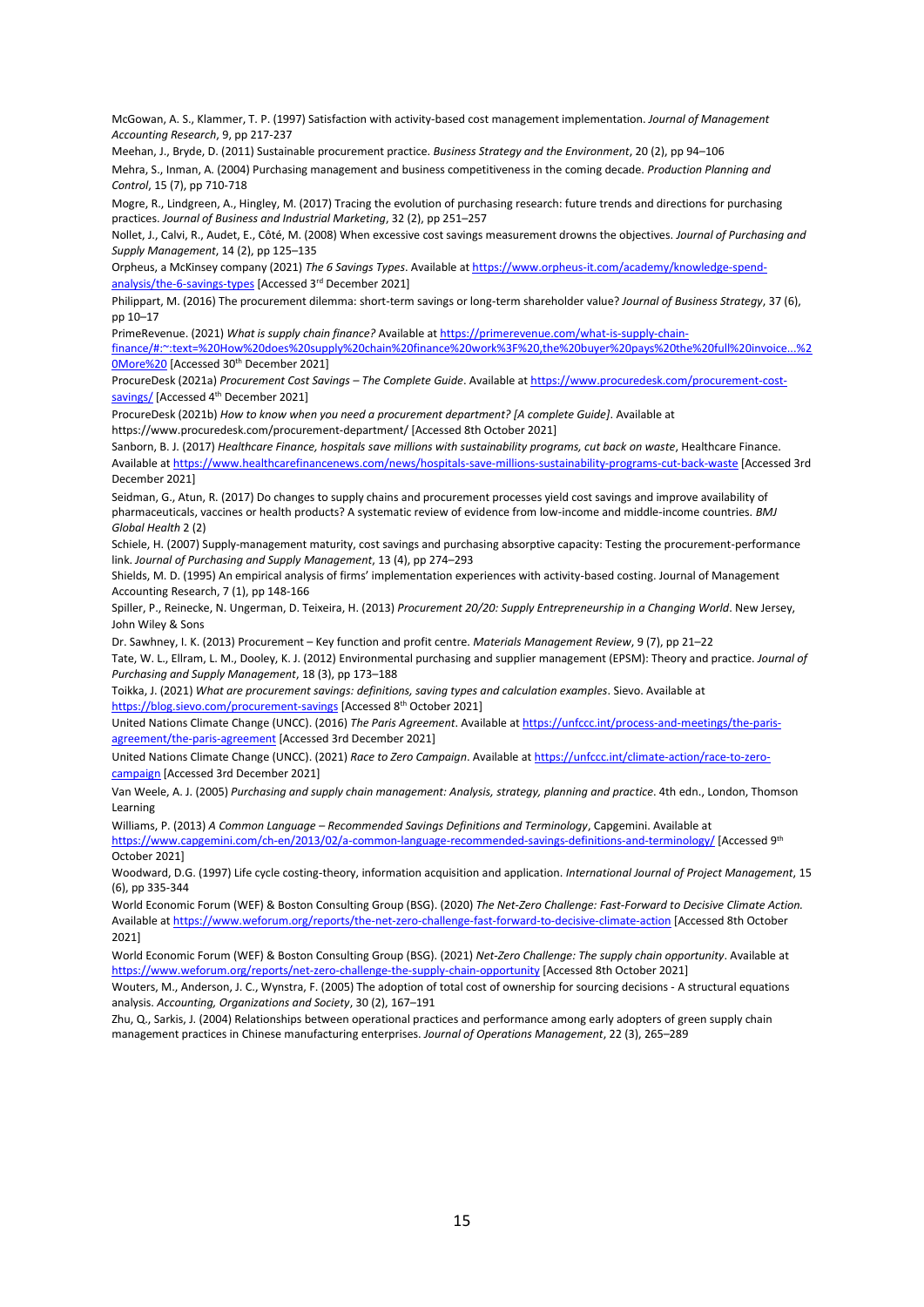## **Appendix 1 – Definitions**

Words in italics in this paper have been defined as:

**Carbon neutral targets** mean achieving a balance between the carbon dioxide a company emits against the amount of carbon dioxide it sequesters from the atmosphere by an agreed date *(European Parliament, 2019).*

**Cost drivers** are those factors which can change the cost and, subsequently, cost savings related to a product or service being bought.

A **Function** will be defined as "a unit or department in which people use specialised knowledge skills and resources to perform specialised tasks" *(Lysons et al., 1994, p3)*. **Procurement function** in this paper encompasses all Procurement and Purchasing functions which purchase goods and services for their organisations.

The **Paris Agreement** is a legally binding international treaty on climate change. *(UNCC, 2016)*

A **savings model** is the method used to calculate monetary savings, i.e. spending less money than planned or needed.

**Sustainable procurement** is defined as "the acquisition of goods and services in a way that ensures that there is the least impact on society and the environment throughout the full life cycle of the product" *(Meehan et al., 2011).*

**Sustainability targets**, for the purpose of this paper, are climate, environmental and social targets set by companies to reduce their negative impact in these areas.

**Supply chain(s)** are the "networks between a company and its suppliers to produce and distribute a specific product to the final buyer" *(Kenton, 2021)*. For the purpose of this paper, supply chain(s) will mean all those suppliers which Procurement functions manage directly.

**Supply chain finance**, also known as supplier finance or reverse factoring, is a set of solutions that optimises cash flow by allowing businesses to lengthen their payment terms to their suppliers while providing the option for their large and SME suppliers to get paid early." *(PrimeRevenue, 2021)*

The **United Nation's Race to Zero campaign** is a global campaign to rally leadership from actors to support a healthy, resilient, zero carbon recovery. *(UNCC, 2021)*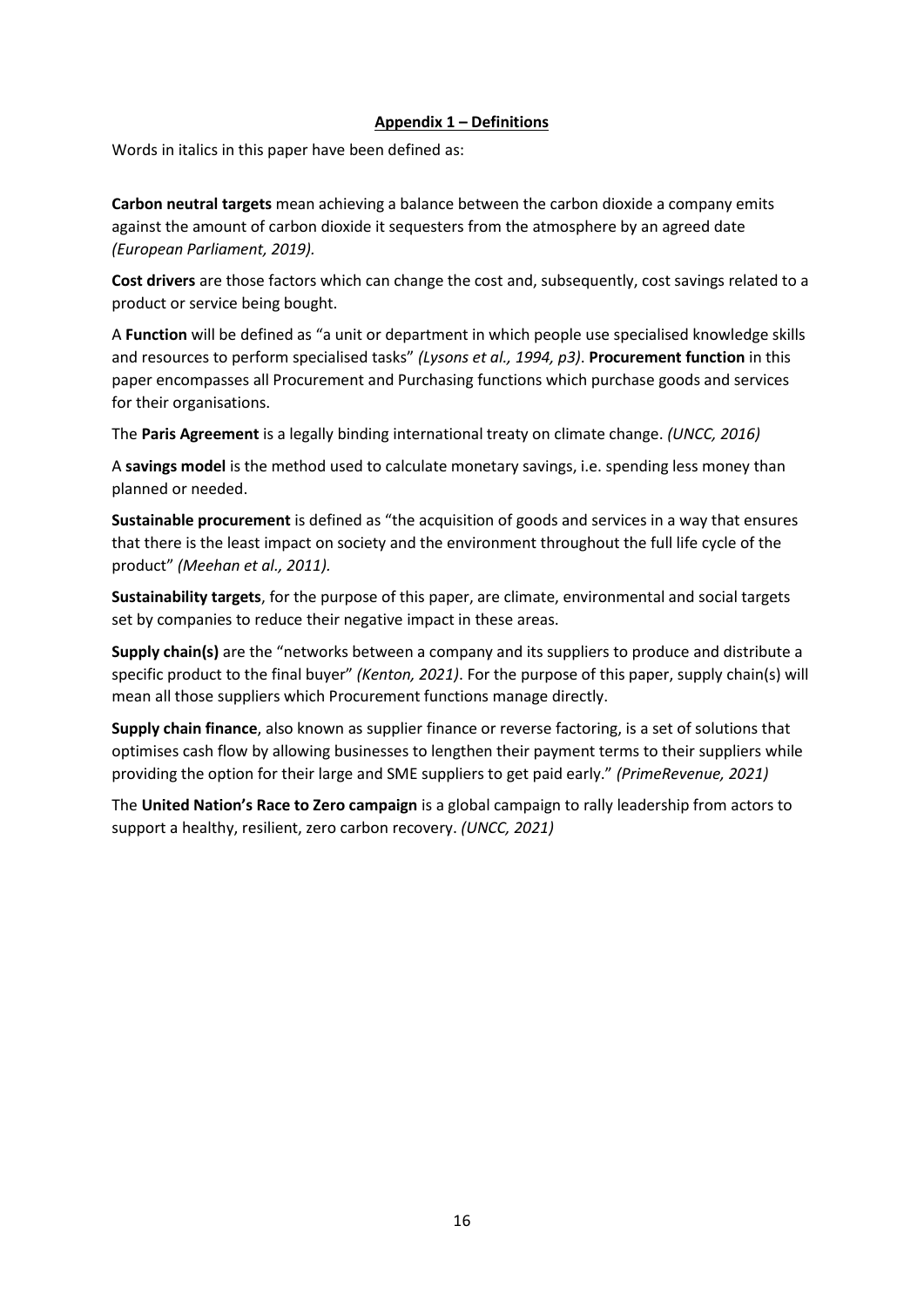## **Appendix 2 – Author's comments and additional findings and figures**

Thank you to all those Procurement professionals who took part in the survey associated with this analysis paper. Owing to word count constraints, not all findings could be included in the analysis paper; these have, however, been summarised in this Appendix.

|                                         | Number of employees in responders' companies |                |                |                |                                |
|-----------------------------------------|----------------------------------------------|----------------|----------------|----------------|--------------------------------|
| Industry                                | $<$ 250                                      | $250+$         | $1,000+$       | $10,000+$      | <b>Number of</b><br>responders |
| <b>HEALTHCARE &amp; PHARMACEUTICALS</b> | $\overline{2}$                               |                |                | 15             | 17                             |
| CHEMICALS, PLASTICS, & RUBBER           |                                              |                | $\overline{2}$ | 12             | 14                             |
| <b>SERVICES: BUSINESS</b>               | 6                                            | $\overline{2}$ |                | $\overline{2}$ | 10                             |
| BEVERAGES, FOOD, & TOBACCO              |                                              |                |                | 5              | 5                              |
| <b>ENERGY: OIL &amp; GAS</b>            | 1                                            |                | $\overline{2}$ | $\mathbf{1}$   | 4                              |
| <b>HIGH TECH INDUSTRIES</b>             | 1                                            |                |                | 3              | 4                              |
| <b>WHOLESALE</b>                        | 1                                            |                |                | $\overline{2}$ | 3                              |
| <b>AEROSPACE &amp; DEFENCE</b>          |                                              |                |                | $\overline{2}$ | $\overline{2}$                 |
| <b>TELECOMMUNICATIONS</b>               |                                              |                |                | $\overline{2}$ | $\overline{2}$                 |
| <b>TRANSPORTATION: CARGO</b>            | $\mathbf{1}$                                 |                |                | $\mathbf{1}$   | $\overline{2}$                 |
| <b>AUTOMOTIVE</b>                       |                                              |                | 1              |                | $\mathbf{1}$                   |
| <b>BANKING</b>                          |                                              |                |                | $\mathbf{1}$   | $\mathbf{1}$                   |
| <b>CAPITAL EQUIPMENT</b>                | 1                                            |                |                |                | $\mathbf{1}$                   |
| <b>CONSUMER GOODS: DURABLE</b>          |                                              |                |                | $\mathbf{1}$   | $\mathbf{1}$                   |
| <b>CONSUMER GOODS: NON-DURABLE</b>      |                                              |                |                | $\mathbf{1}$   | $\mathbf{1}$                   |
| CONTAINERS, PACKAGING, & GLASS          |                                              | 1              |                |                | $\mathbf{1}$                   |
| <b>ENERGY: ELECTRICITY</b>              |                                              |                |                | $\mathbf{1}$   | $\mathbf{1}$                   |
| <b>FINANCE</b>                          |                                              |                | 1              |                | 1                              |
| HOTEL, GAMING, & LEISURE                |                                              |                |                | $\mathbf{1}$   | $\mathbf{1}$                   |
| RETAIL                                  | 1                                            |                |                |                | $\mathbf{1}$                   |

| Figure 9 – Responders' industries |
|-----------------------------------|
|-----------------------------------|

#### **Figure 10 – Responsible party for savings prioritisation**

| Responsible party for savings prioritisation | Number of<br>responders |
|----------------------------------------------|-------------------------|
| Top management                               | 45                      |
| Other                                        | 14                      |
| Chief procurement officer                    |                         |
| Herd mentality, everyone does it this way    |                         |
| Total                                        |                         |

#### **Figure 11 – Additional insights about the prioritisation of savings in responders' Procurement functions**

We do not have savings targets. The drivers are value, risk mitigation and increasingly meeting our ESG requirements.

Vision: providing solutions to customers by offering more quality product.

Savings are mostly calculated on budget price of every year.

**Responders' comments**

Savings are required to offset inflation being seen on certain commodities. Also fixed price contracts to customers with price caps drive focus on hard savings.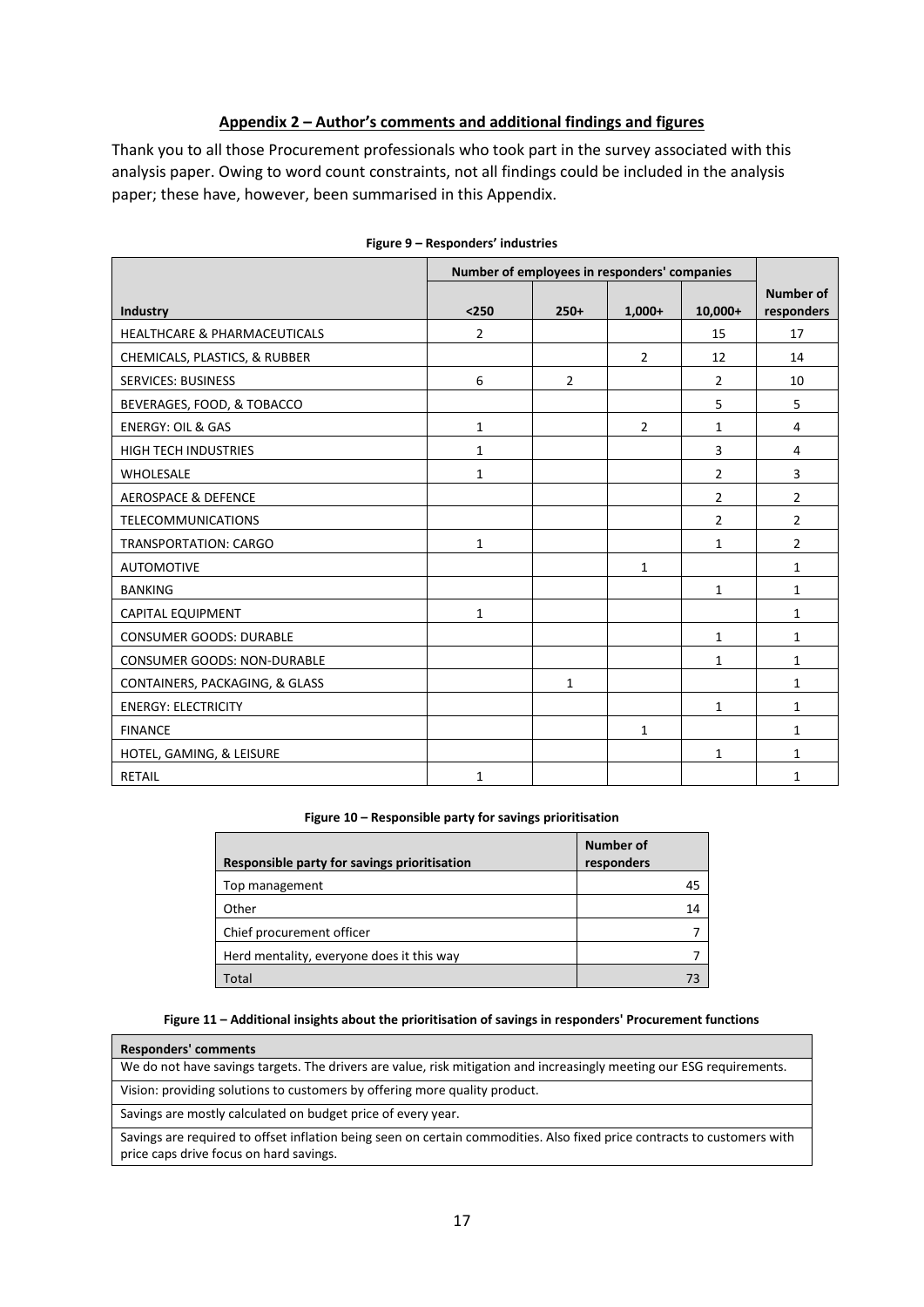Saving is directly related to profit of an organization, but savings cannot be prioritized over customer service. As without a good customer base we cannot assume profitable organization.

Here we can link Customer satisfaction in terms of Quality of Product & Timely Delivery.

Savings and control of inflation required to maintain competitive position in market.

This is a tough year with all the supply chain and quarantine issues. Hard to think past the current issues. We are just trying to keep everyone up and running.

Risk management, working capital, supplier relationship management.

Simplest, easiest, and most concrete measurement for savings. Other priorities are harder to measure objectively.

We account for our savings annually, an assigned goal with a limit.

Procurement is one of the main profit centres, savings always the main target of procurement management.

Public company, quarterly earnings reports drive short term focus on hard savings.

Savings are an outcome of great procurement work, not an isolated goal.

In Banking, risk management is top priority.

Focus to achieve savings in recurring cost is top priority as compared to one-time costs.

Procurement is mainly incentivized on savings.

Cash flow is equally important as savings.

Commercial value is prioritised alongside sustainability, innovation (digitalisation etc) & risk management. There is a good level of maturity in understanding when it's not optimal to focus on savings, but still an important aspect of Procurement's role particularly recognising the investment needed for the drug pipeline growth.

Client serving KPIs, shareholder value.

No rationale to buy cheap things that don't meet requirements. Foster fit for purpose approach, no less, no more. Take lifecycle cost and TCO into account.

My response to question 8 is based on last 3 years' experience within the procurement group. However, for 2021, savings were not as high priority when compared to risk mitigation. For question 9, this is a chain in command, therefore, pending objective defined by Top Management.

We need to consider costs avoided as much as year-on-year reductions.

We don't have supplier optimisation maturity to translate this into a company advantage.

The function is based on any spend is an expense, without differentiating between expense and investment.

The same savings targets are cascaded to all procurement teams without consideration to scope, category, maturity nor methodology.

We are a sustainable procurement advisory function within in a specialised sustainability consultancy. We utilise whole of life costings, leveraging technical data from our lifecycle specialists in our internal decision making and apply circularity principles consistently.

Procurement is often viewed as a 'product cost' function rather than as a strategic function that can drive value.

In 2022 the clear priority has been the supply of parts, in particular microcontrollers, in order to keep the assembly lines running. With unprecedented headwinds caused by material shortages and logistics issues, it soon became obvious the savings target was not going to be met - it became more of a damage limitation exercise!

Working with sales, having the correct range is more important than margin & in purchasing goods not for resale we aim to manage cost and functionality with sustainability (e.g., paper tape, paper pallet wrap) in line with our customers' expectations.

My Procurement function is more focused on operational support.

This is a public listed company. It is important to improve the profit margin.

My company deals with business units and is a direct buy, there is no strategy for savings other than profit outlook.

The company I am working for is a trading organization for petrochemical and gas assignments, therefore mitigating the losses and working on strategies should be the utmost objective when it comes to shipping and logistics constraints.

Savings are an import delivery, however, value beyond £ savings is very much recognised and valued, alongside the value of innovation and efficiencies.